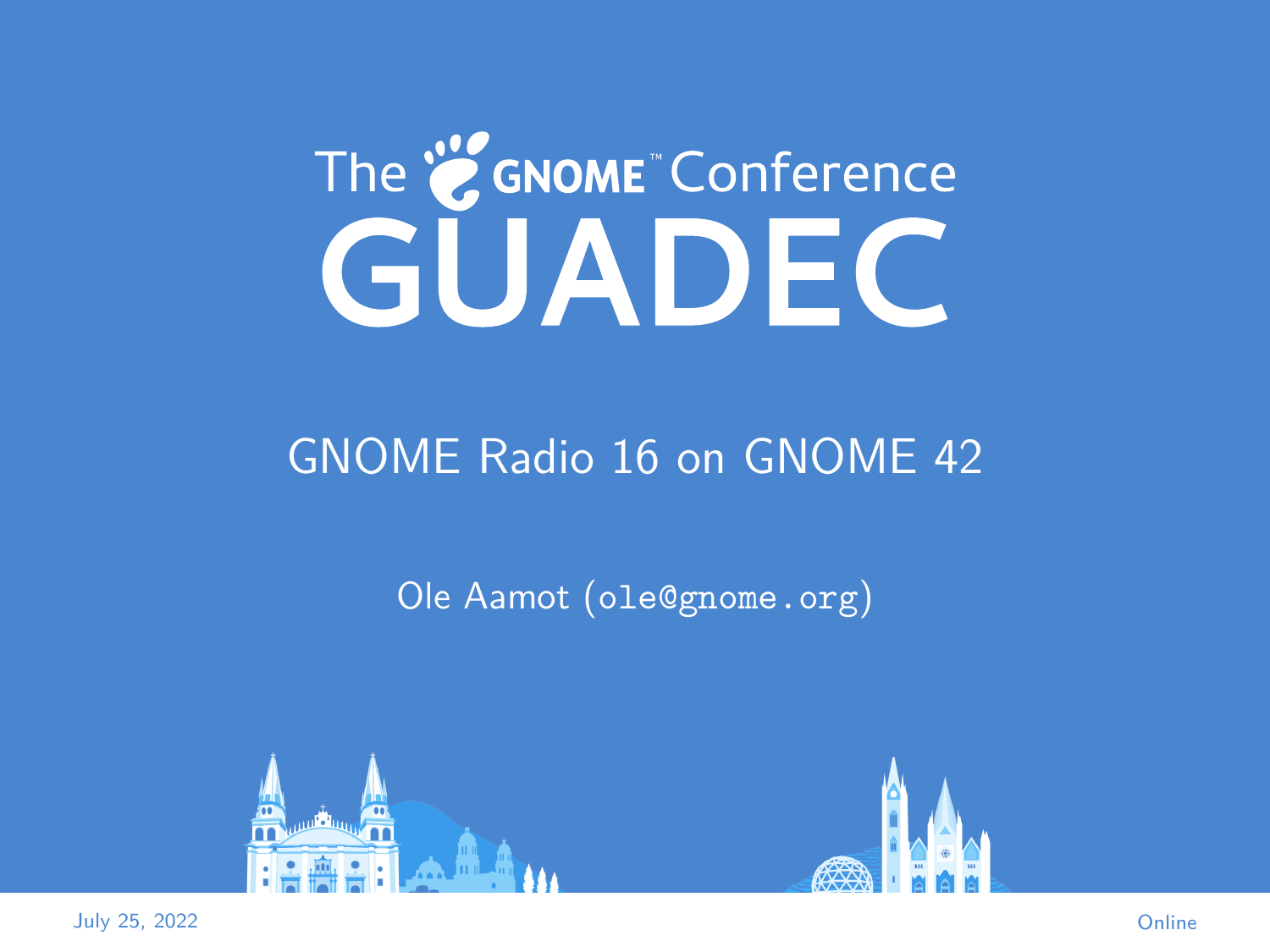# <span id="page-1-0"></span>[What is GNOME Radio 16?](#page-1-0)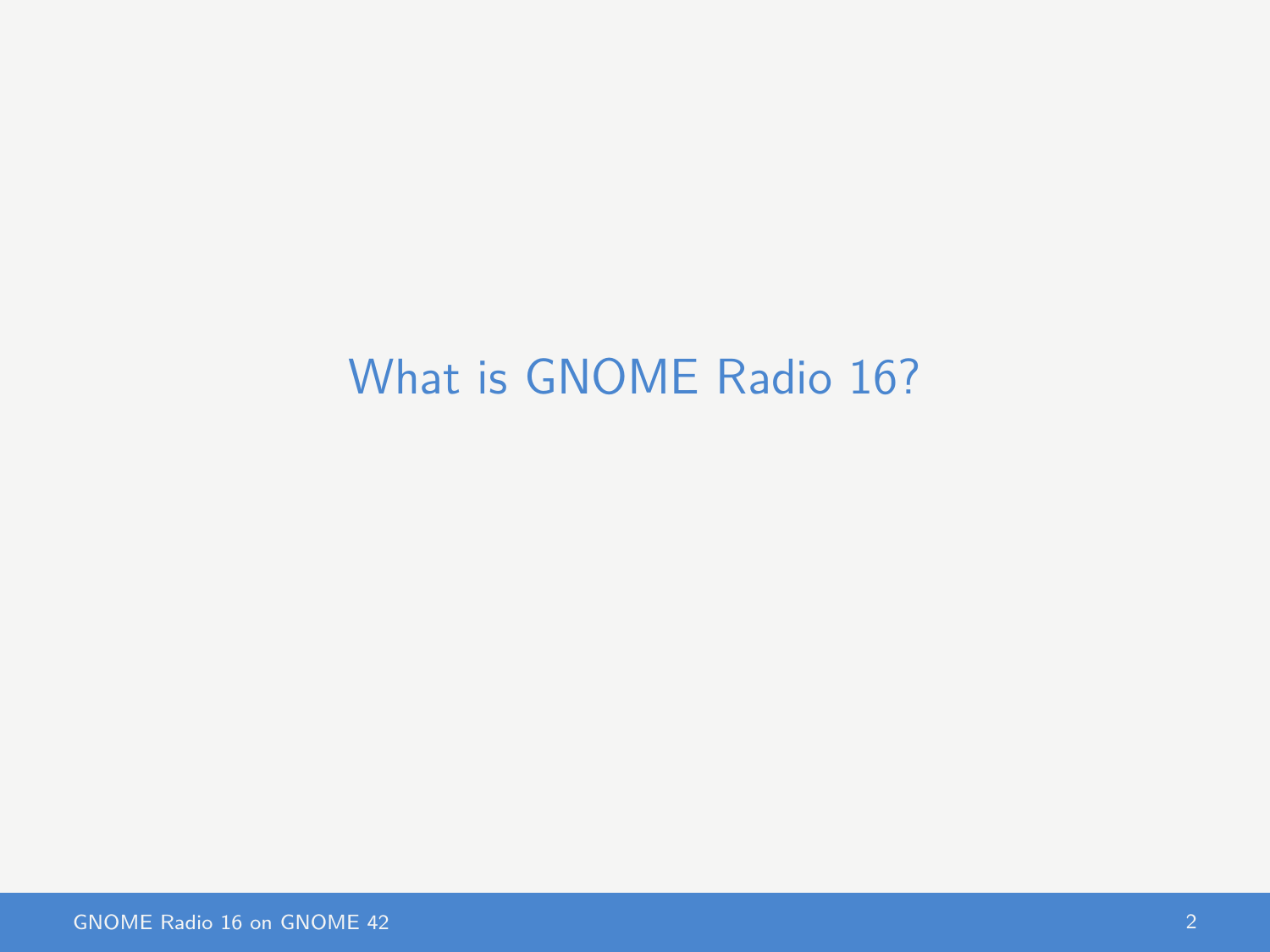## What is GNOME Radio 16?

GNOME Internet Radio Locator 16 for GNOME 42 is a Free Software program that allows you to easily locate Free Internet Radio stations by broadcasters on the Internet with the help of map and text search.

GNOME Radio 16 for GNOME 42 is developed on the GNOME 42 desktop platform with GNOME Maps, GeoClue, libchamplain and geocode-lib and it requires at least GTK+ 3.0 and GStreamer 1.0 for audio playback.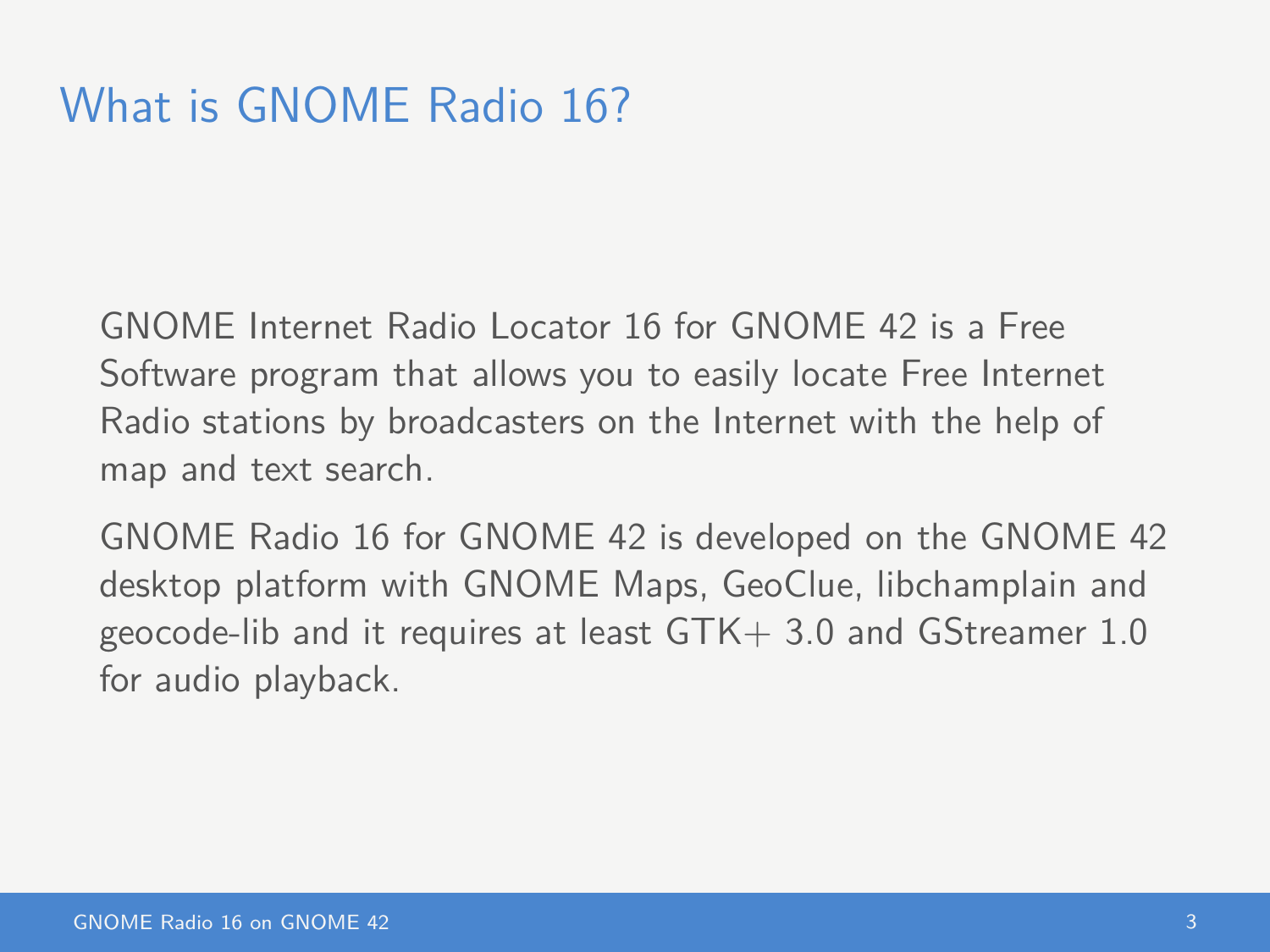[GNOME Radio 16 on GNOME 42](#page-0-0) 4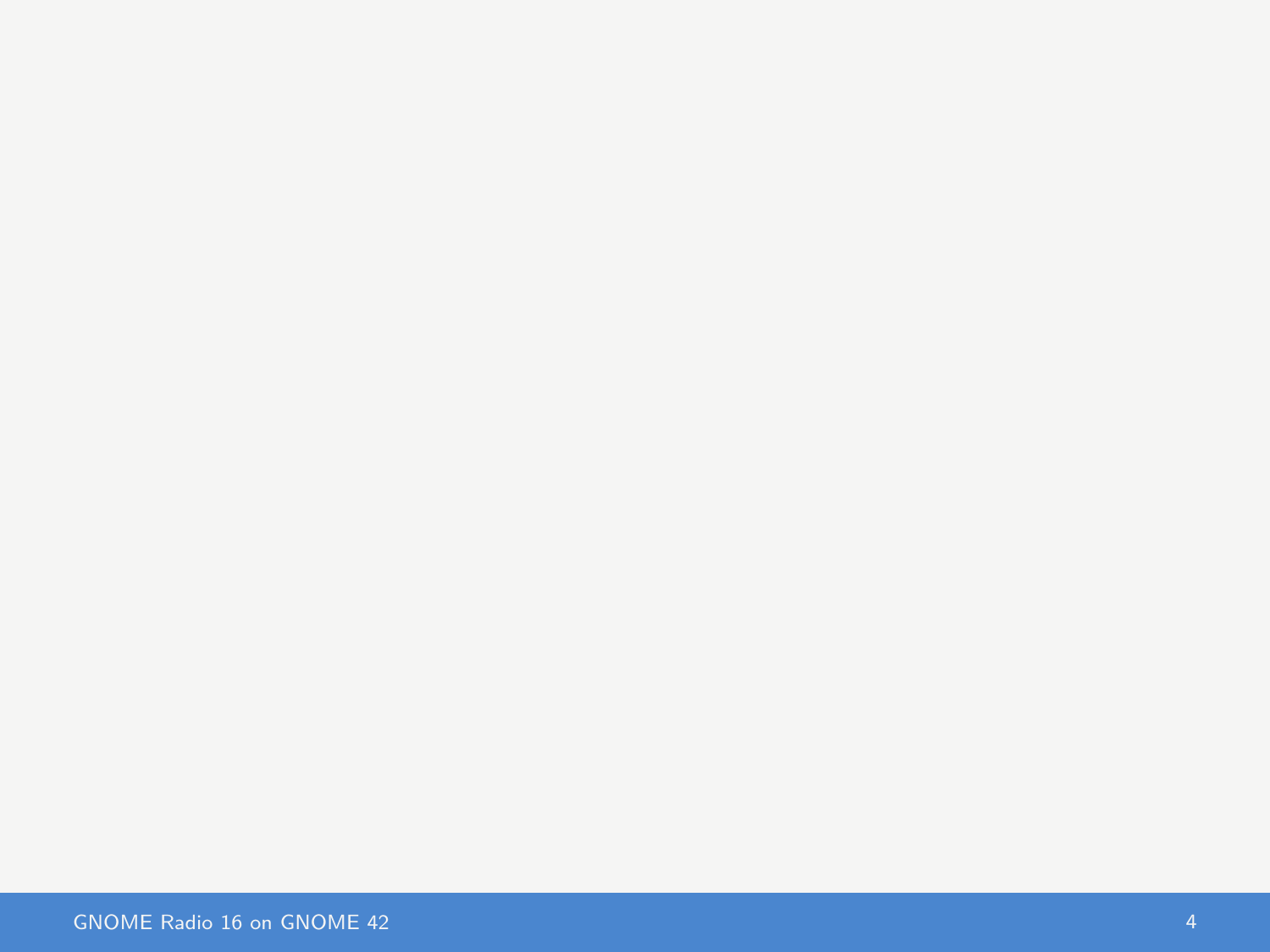# <span id="page-4-0"></span>[GNOME Radio 16 on GNOME 42](#page-4-0)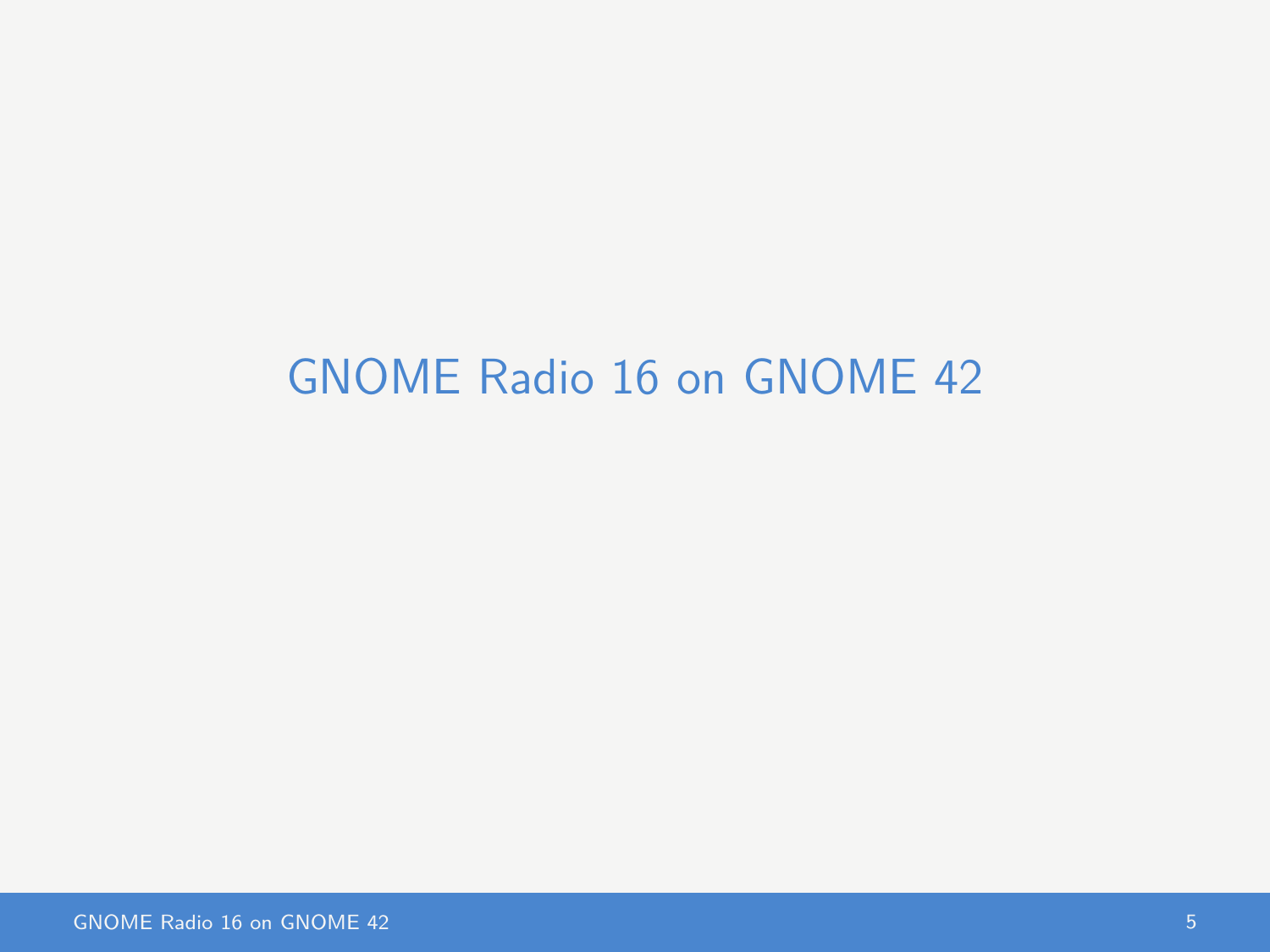## GNOME Radio 16 on GNOME 42

GNOME Radio 16 is available with Hawaii Public Radio (NPR) and 62 British Broadcasting Corporation (BBC) live audio broadcasts for GNOME 42.

The latest GNOME Radio 16.0.4 release during GUADEC 2022 (between July 20-25, 2022) features 193 international radio stations and 110 city map markers around the world, including National Public Radio, 62 BBC radio stations broadcasting live from United Kingdom and 4 SomaFM radio stations broadcasting live from San Francisco, California.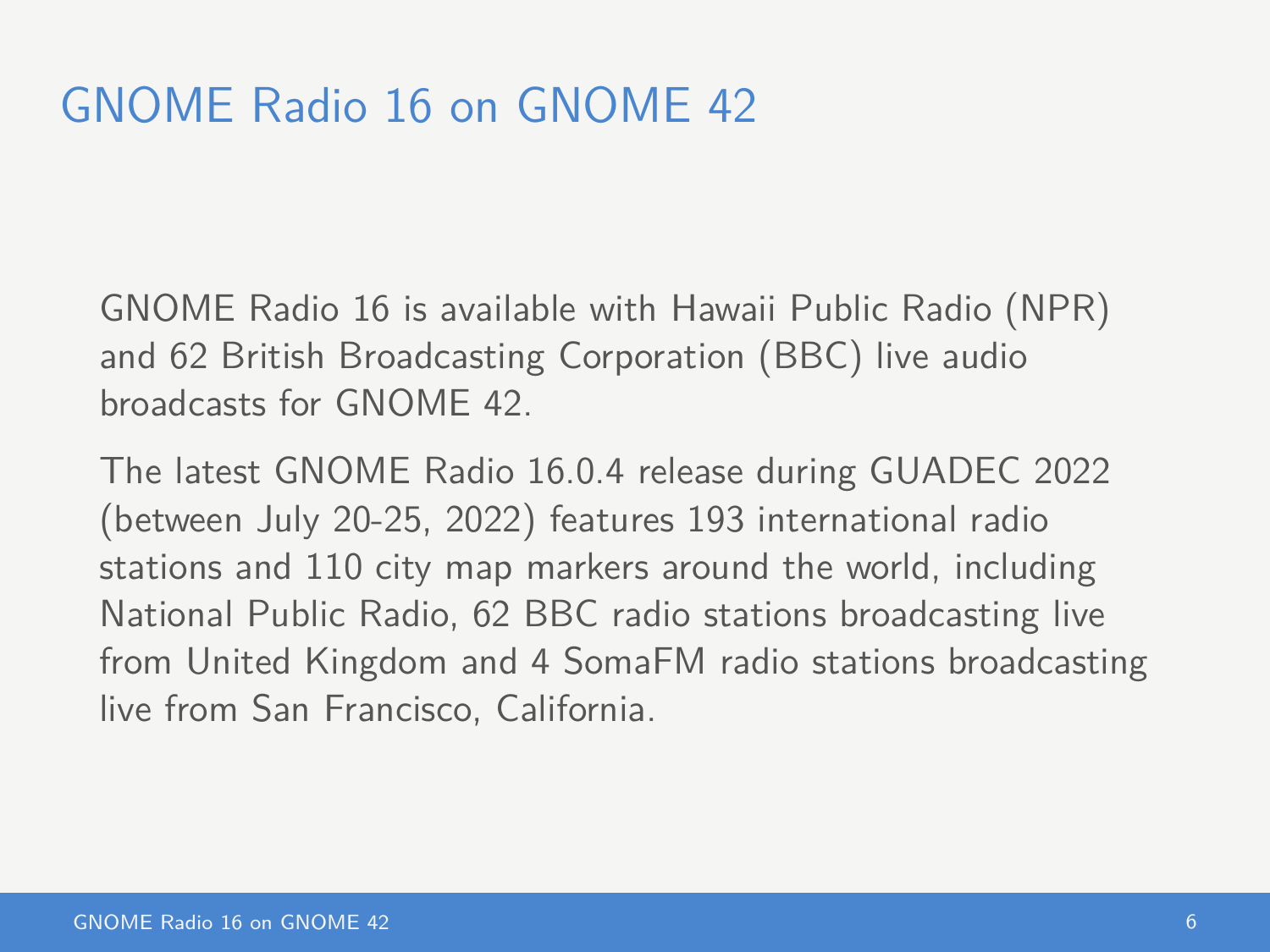[GNOME Radio 16 on GNOME 42](#page-0-0) 7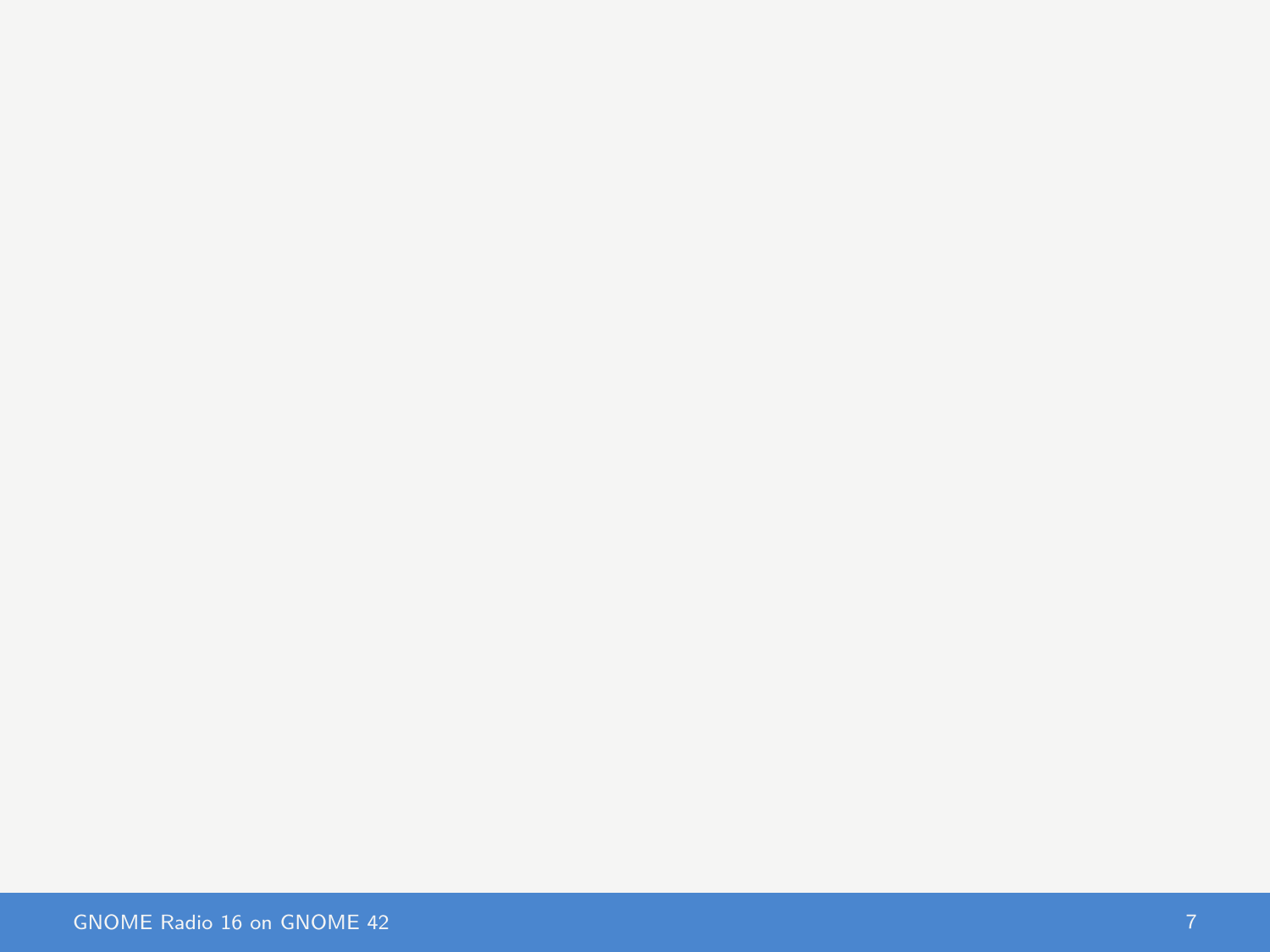# <span id="page-7-0"></span>[GNOME Radio 16 for GNOME 42](#page-7-0)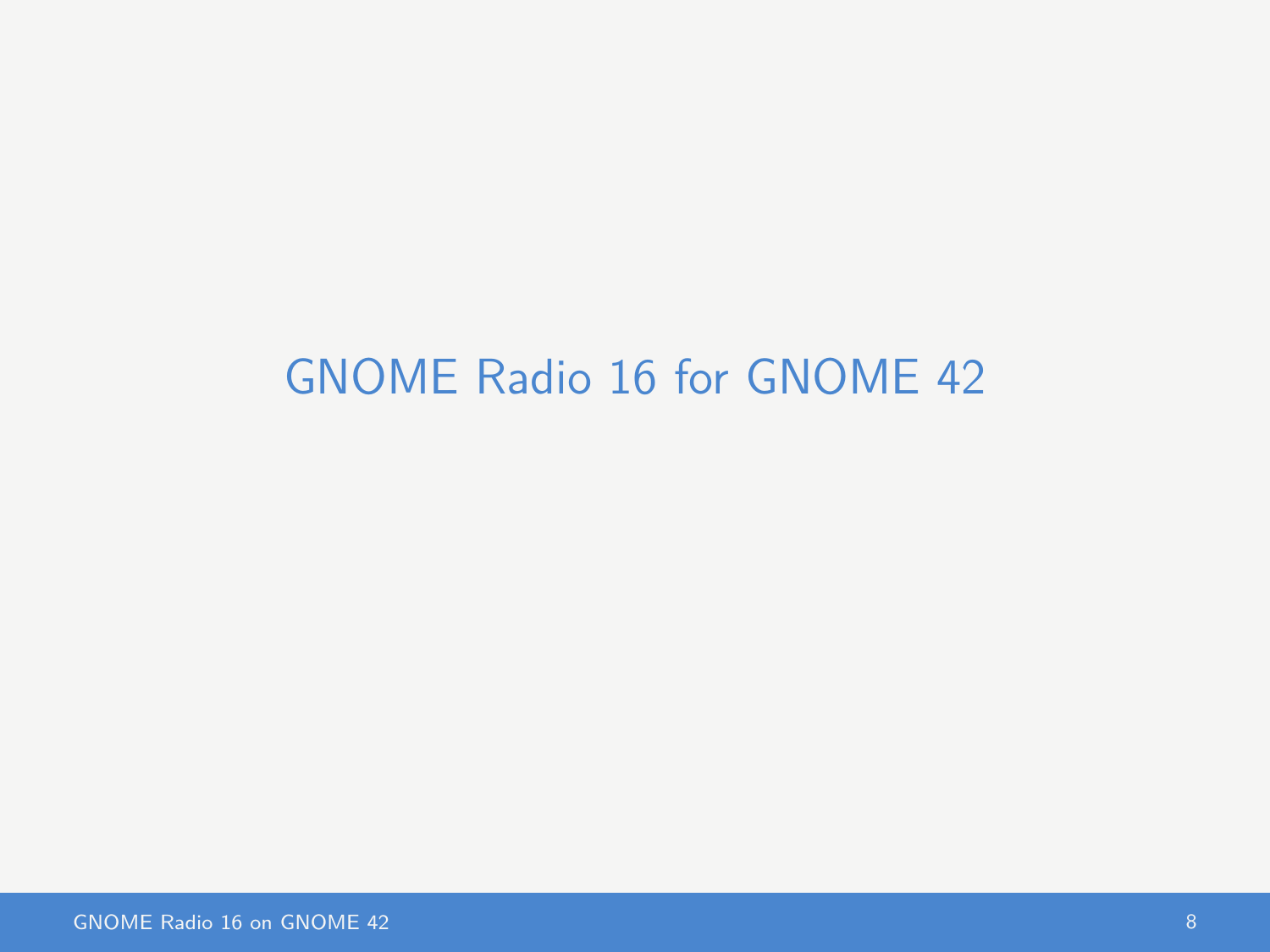# National Public Radio (NPR) broadcasts on GNOME 42

GNOME Radio 16 for GNOME 42 is available with National Public Radio (NPR) live audio broadcasts.

GNOME Radio 16 is the successor to GNOME Internet Radio Locator built for GNOME 42 with Cairo, Clutter, Champlain, Maps, GStreamer, and GTK+.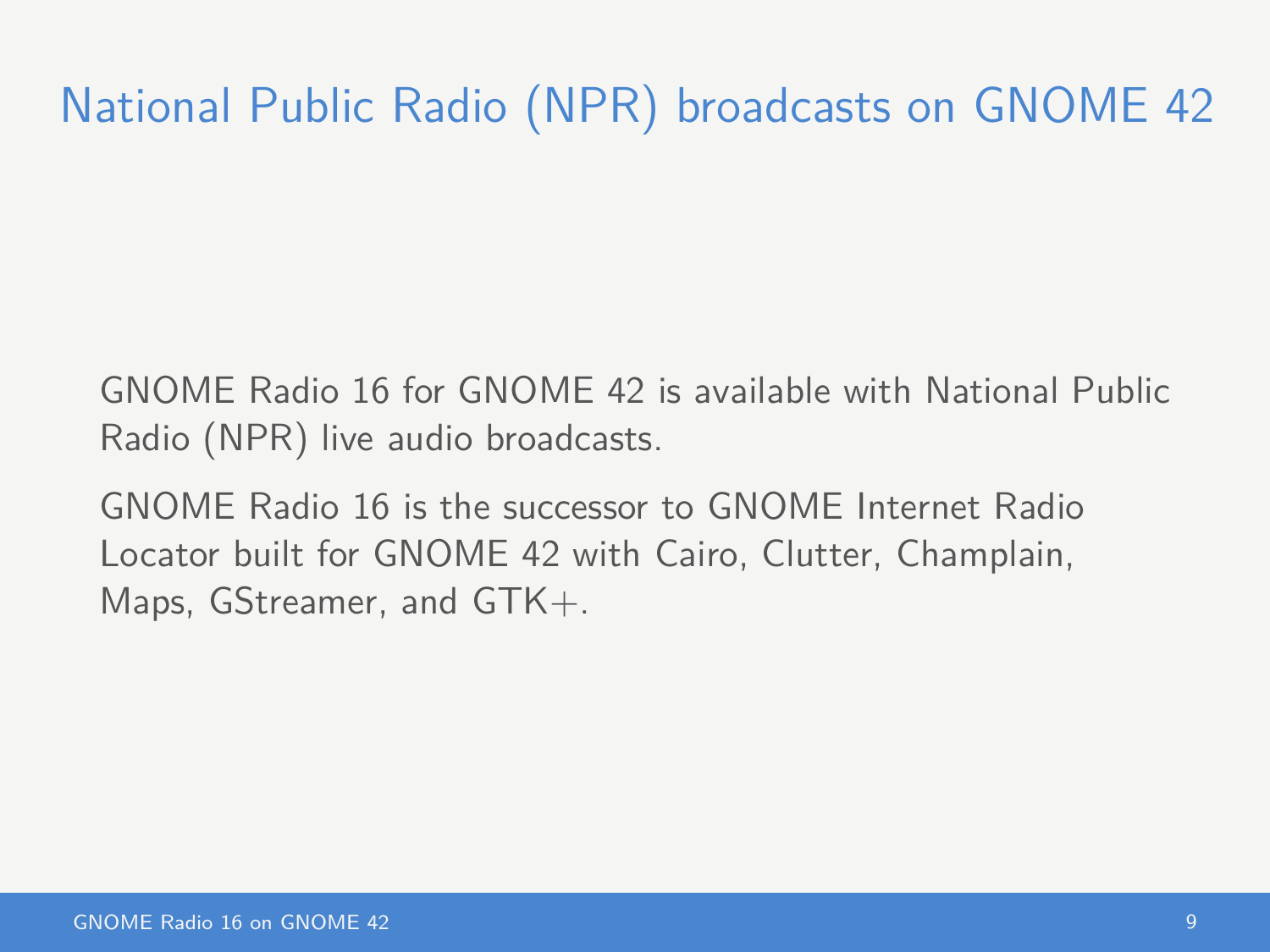[GNOME Radio 16 on GNOME 42](#page-0-0) 10 and 50 and 50 and 50 and 50 and 50 and 50 and 50 and 50 and 50 and 50 and 50 and 50 and 50 and 50 and 50 and 50 and 50 and 50 and 50 and 50 and 50 and 50 and 50 and 50 and 50 and 50 and 50 and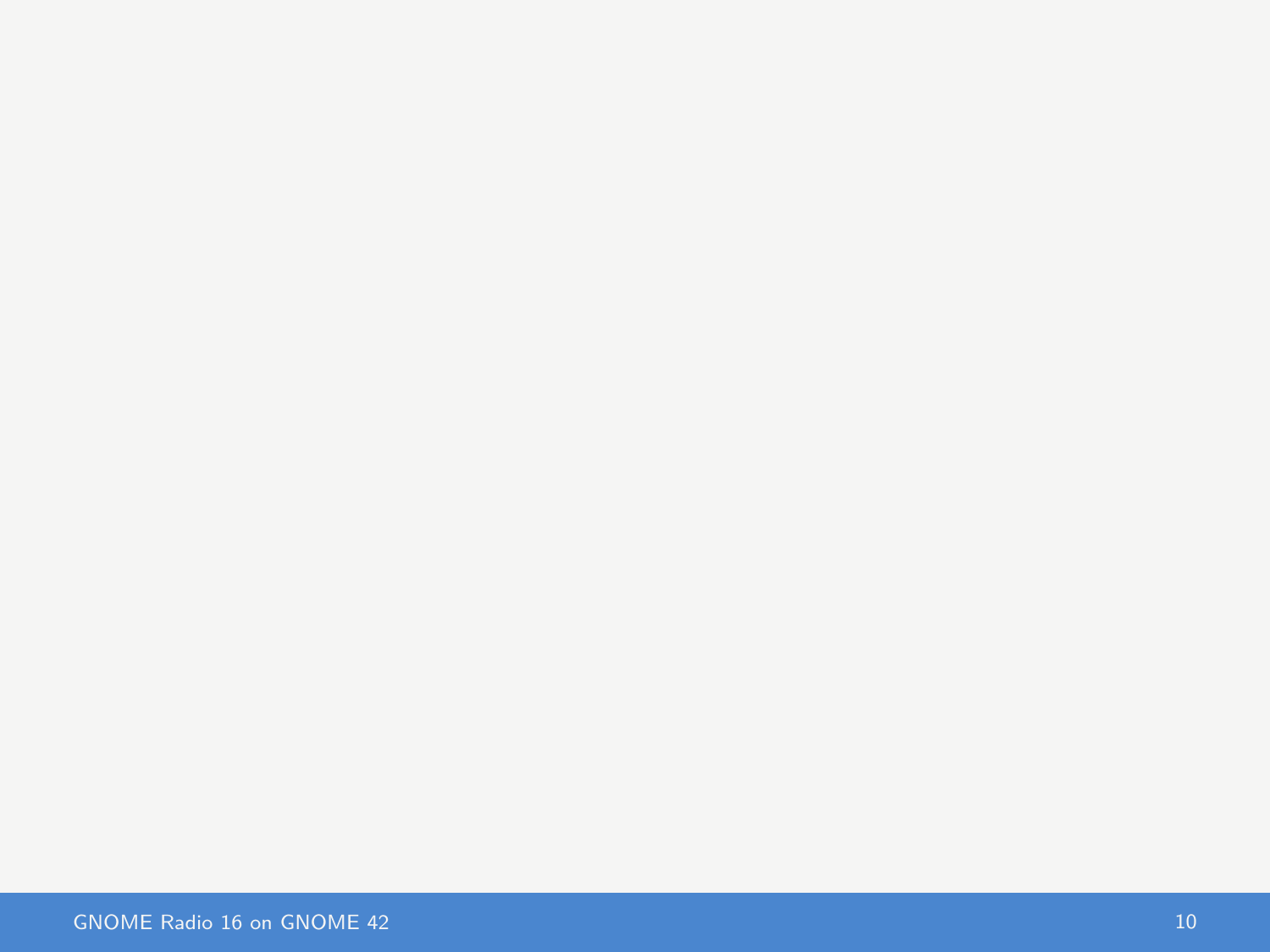## <span id="page-10-0"></span>[Packaging for Fedora Core 36](#page-10-0)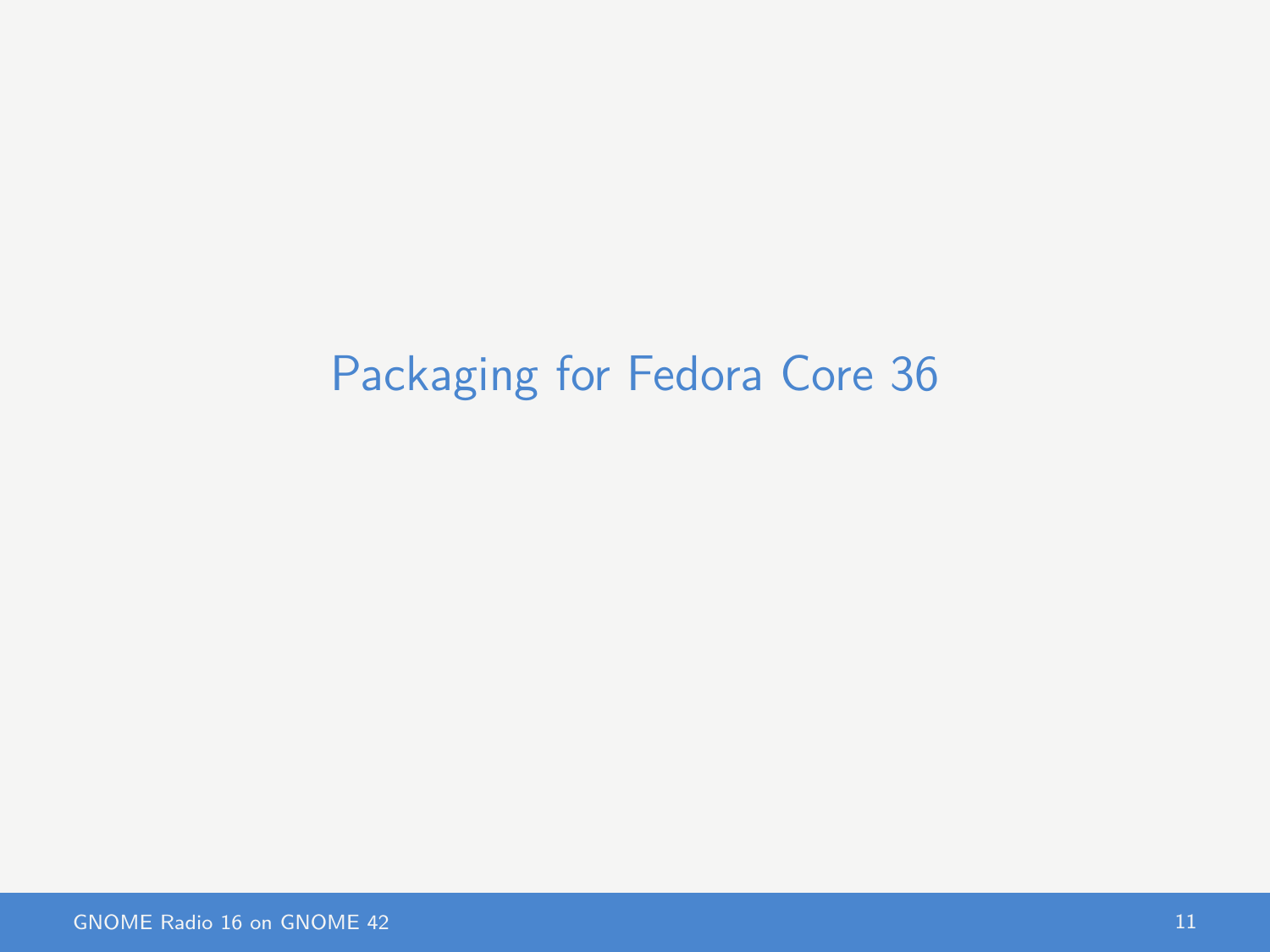## Packaging for Fedora Core 36

Fedora Core 36 software installation packages of GNOME Radio 16.0.4 for the computer hardware architecture x86\_64 and Source are now available for download and installation with the package management and network installation system tools rpm and dhf.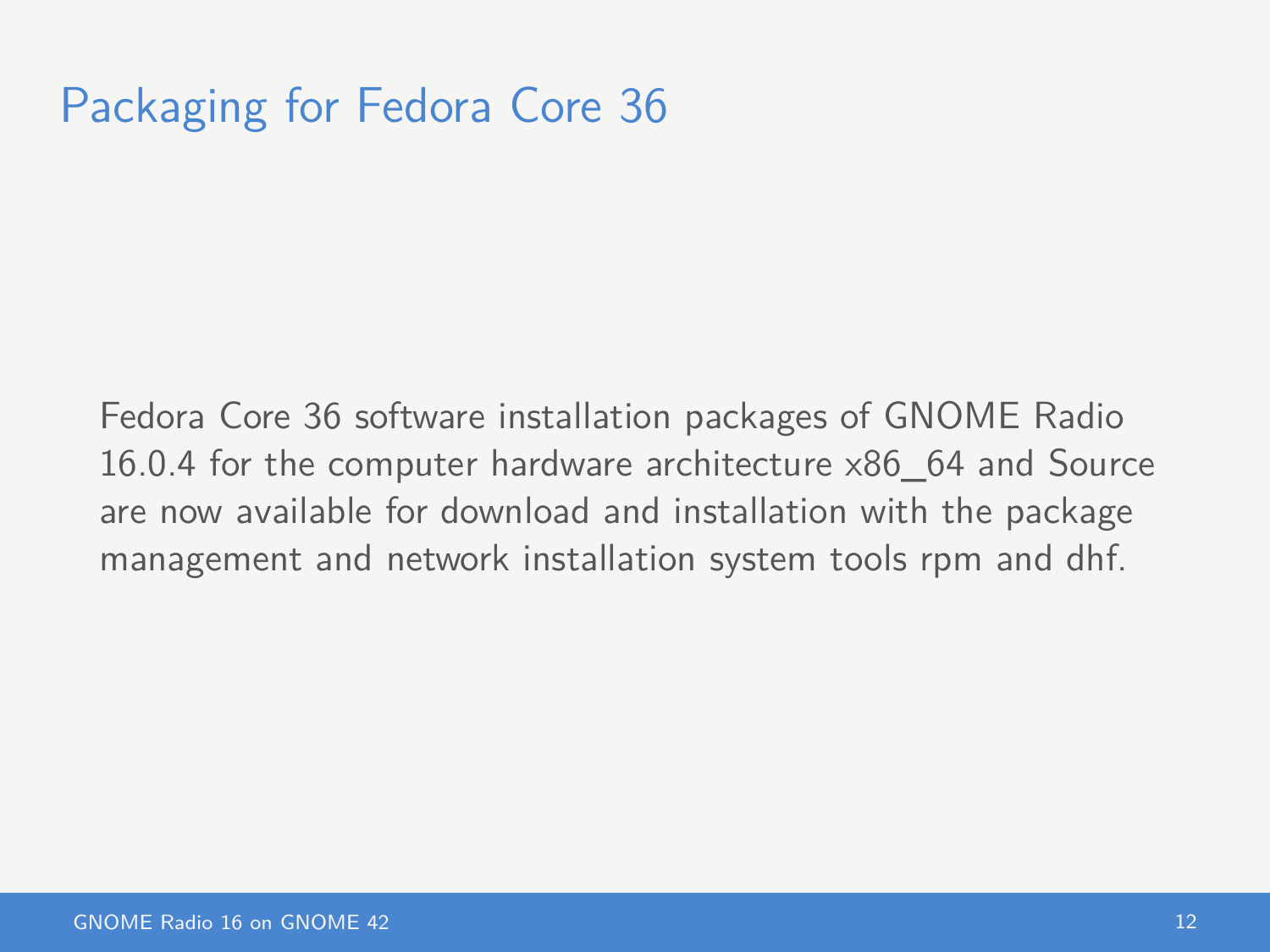[GNOME Radio 16 on GNOME 42](#page-0-0) 13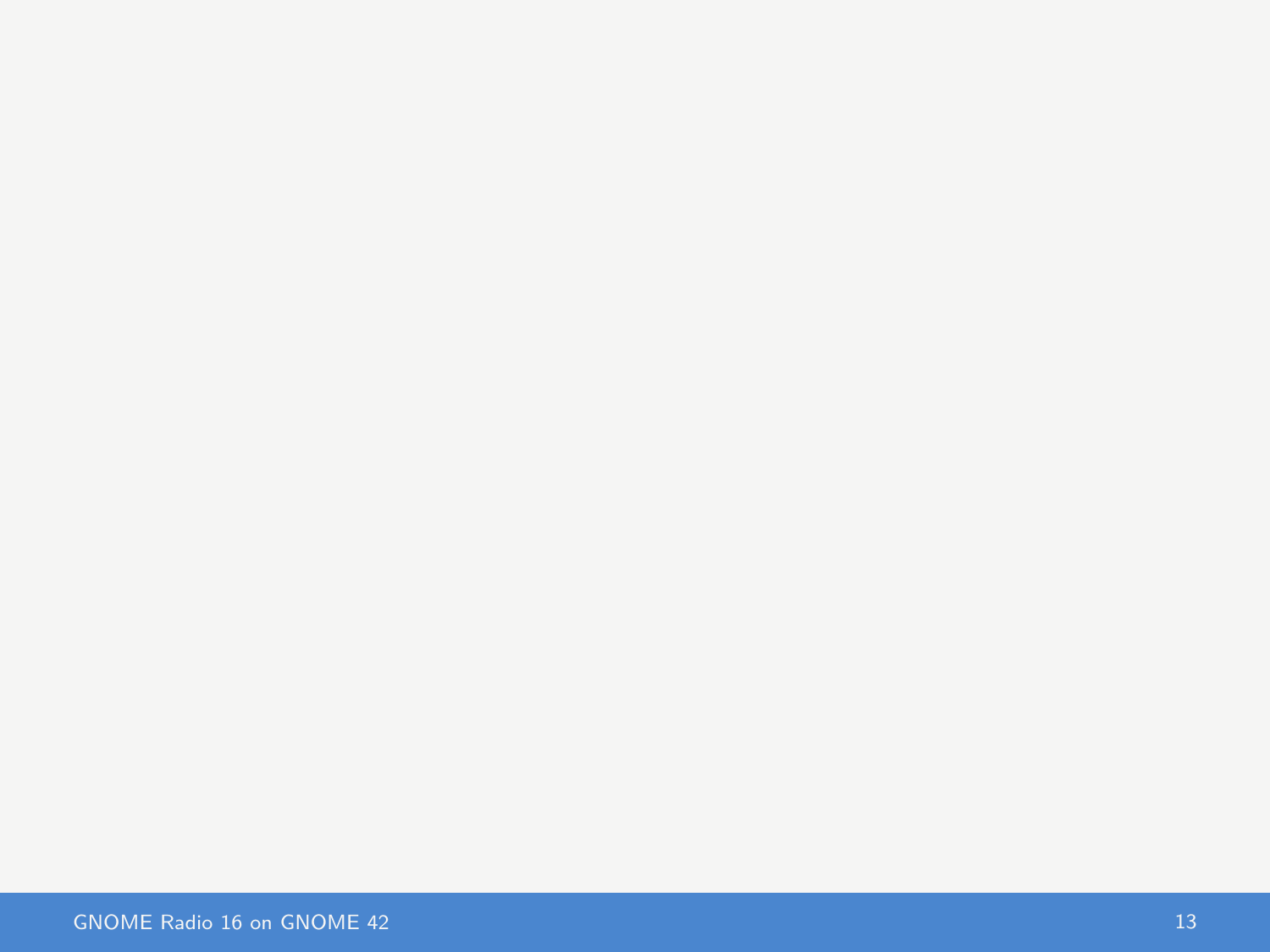## <span id="page-13-0"></span>[Fedora Core 34 x86\\_64 RPM installation](#page-13-0)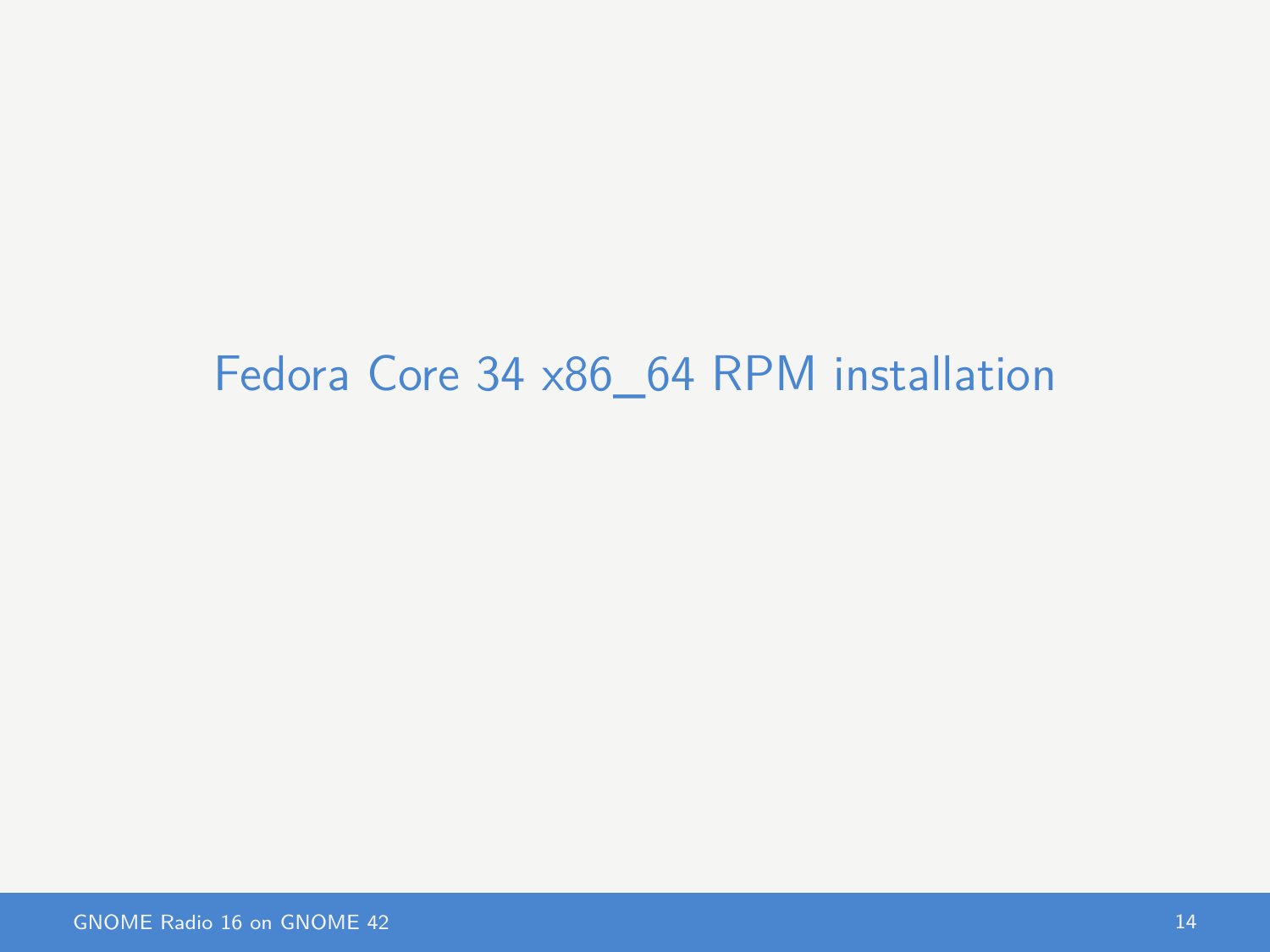## Fedora Core 34 x86\_64 RPM installation

 $\mathscr{C}$  sudo dnf install [http://people.gnome.org/~ole/fedora/RPMS/](http://people.gnome.org/~ole/fedora/RPMS/x86_64/gnome-radio-16.0.4-1.fc36.x86_64.rpm) [x86\\_64/gnome-radio-16.0.4-1.fc36.x86\\_64.rpm](http://people.gnome.org/~ole/fedora/RPMS/x86_64/gnome-radio-16.0.4-1.fc36.x86_64.rpm)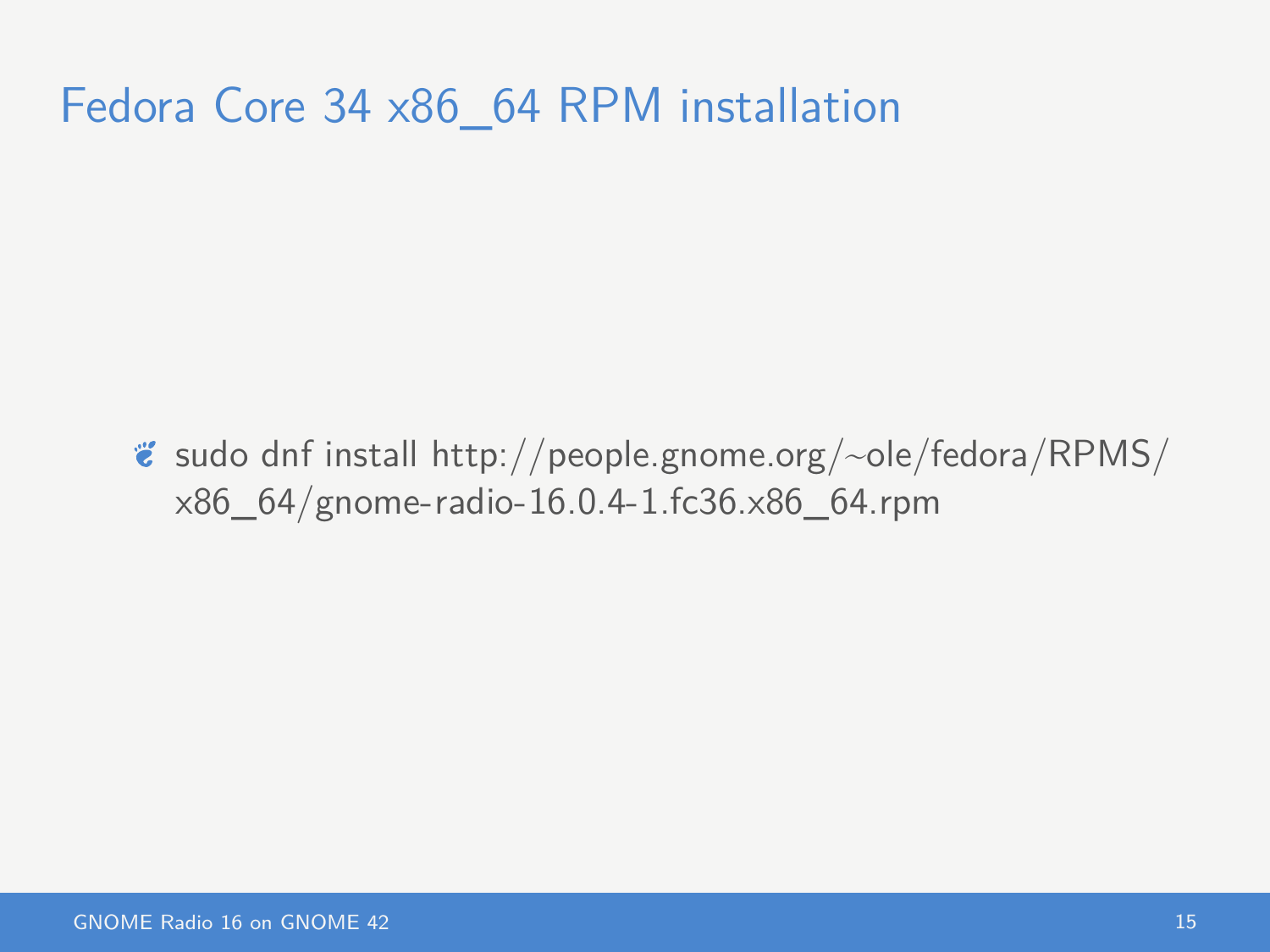[GNOME Radio 16 on GNOME 42](#page-0-0) 16 and 20 and 20 and 20 and 20 and 20 and 20 and 20 and 20 and 20 and 20 and 20 and 20 and 20 and 20 and 20 and 20 and 20 and 20 and 20 and 20 and 20 and 20 and 20 and 20 and 20 and 20 and 20 and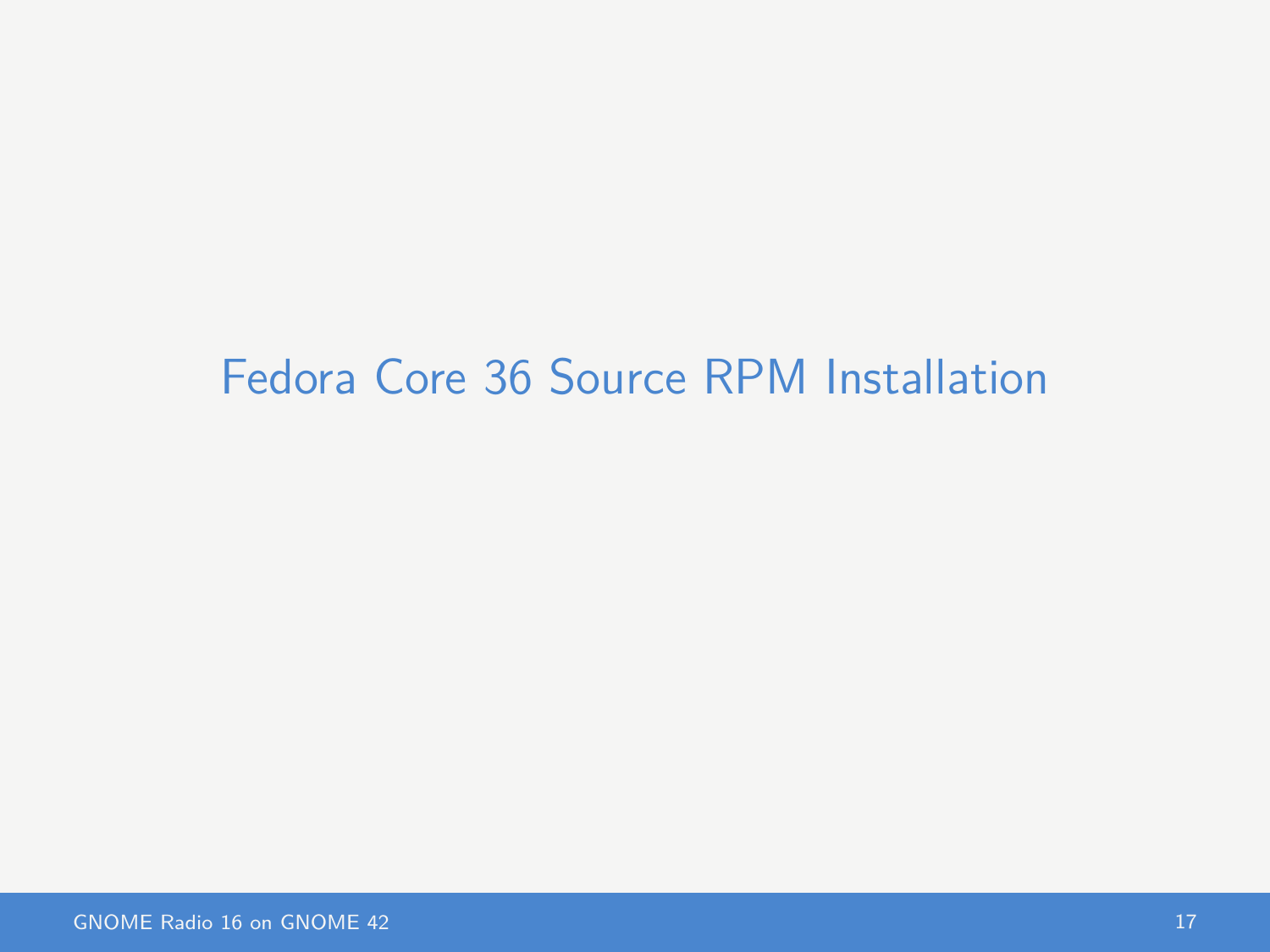ig sudo dnf install gnome-common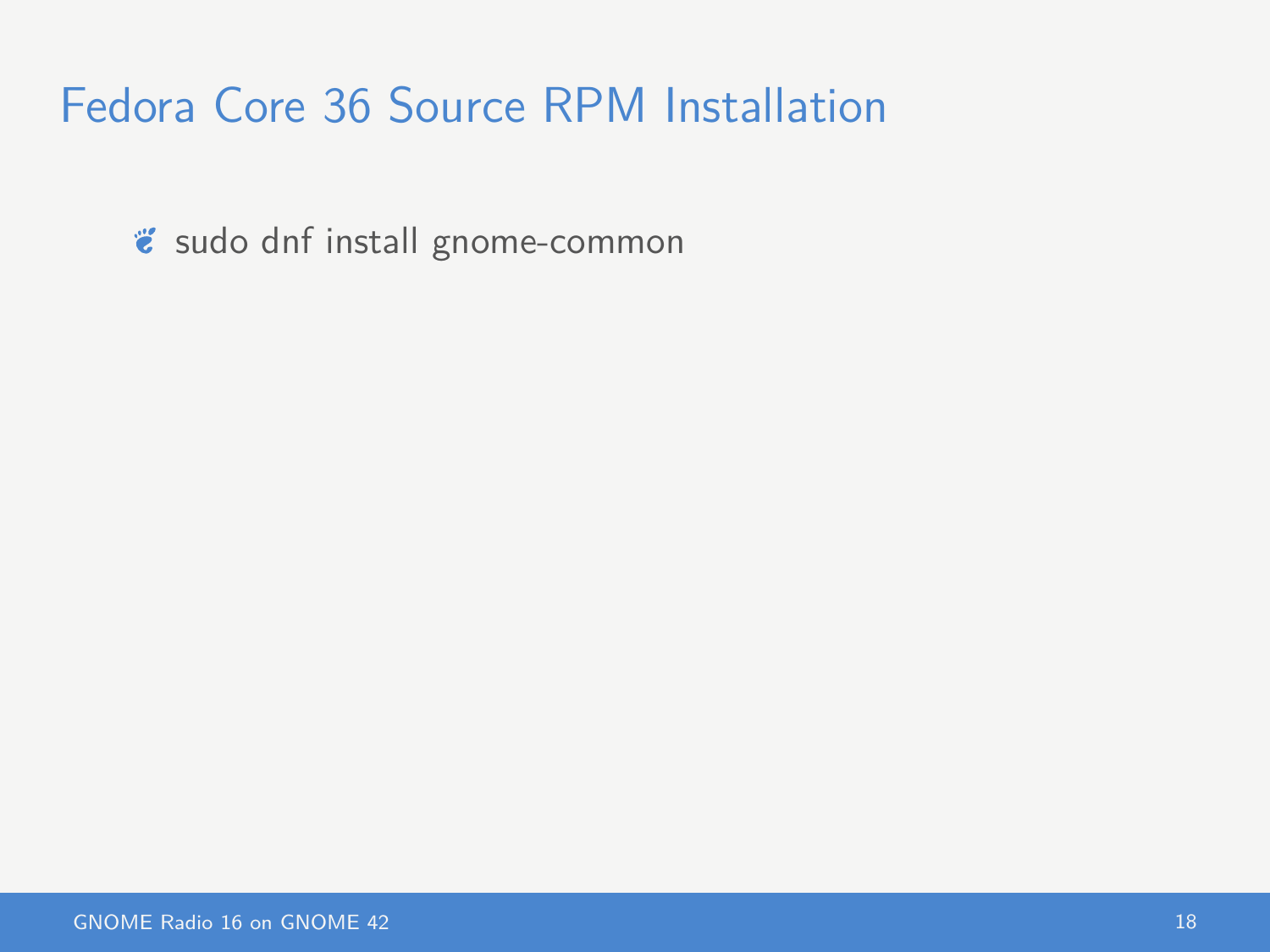- *U* sudo dnf install gnome-common
- is sudo dnf install intltool libtool gtk-doc geoclue2-devel yelp-tools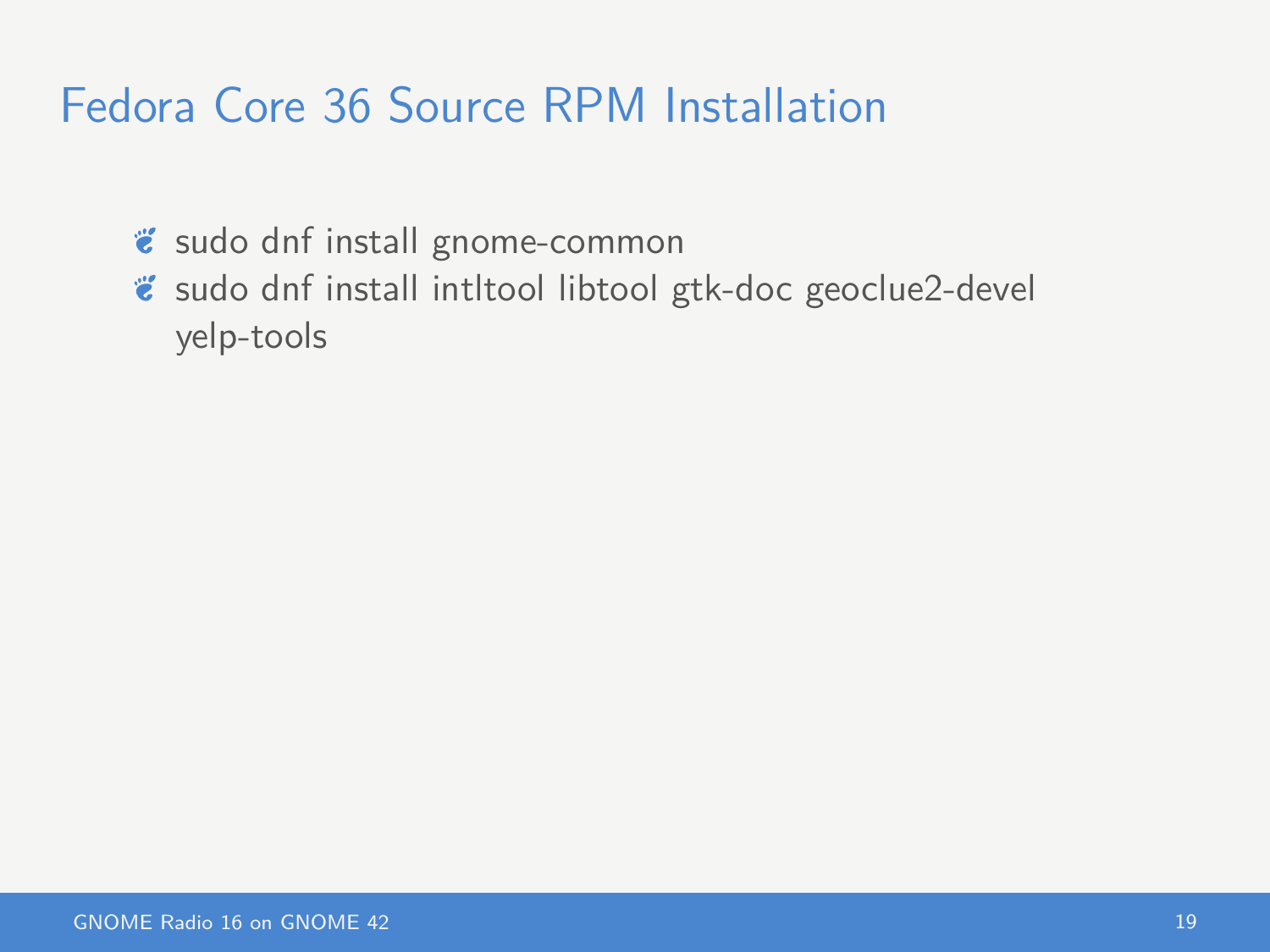- ig sudo dnf install gnome-common
- sudo dnf install intltool libtool gtk-doc geoclue2-devel yelp-tools
- $\ddot{\epsilon}$  sudo dnf install gstreamer1-plugins-bad-free-devel geocode-glib-devel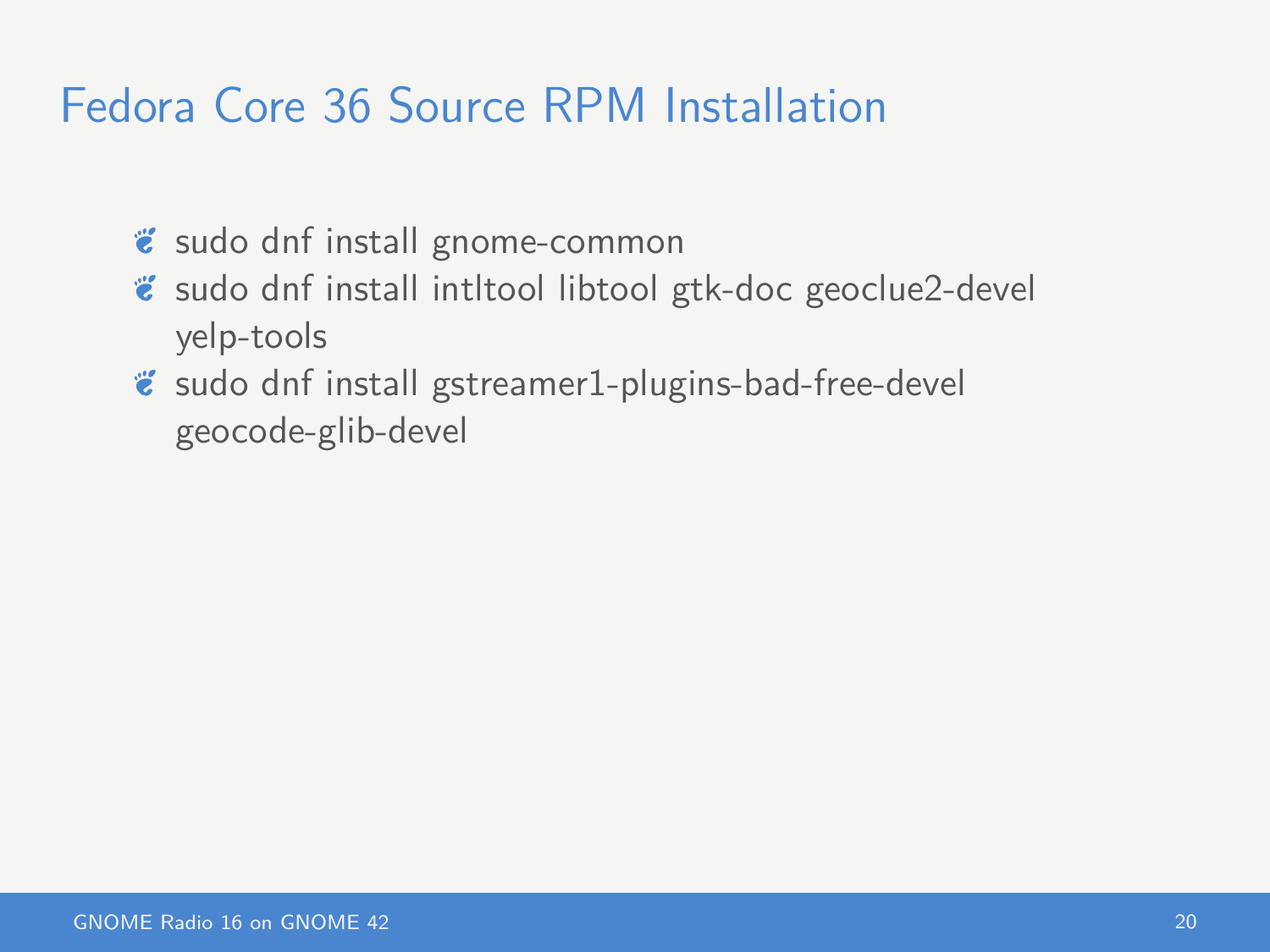- ig sudo dnf install gnome-common
- is sudo dnf install intltool libtool gtk-doc geoclue2-devel yelp-tools
- $\ddot{\epsilon}$  sudo dnf install gstreamer1-plugins-bad-free-devel geocode-glib-devel
- $\ddot{\epsilon}$  sudo dnf install libchamplain-devel libchamplain-gtk libchamplain geoclue2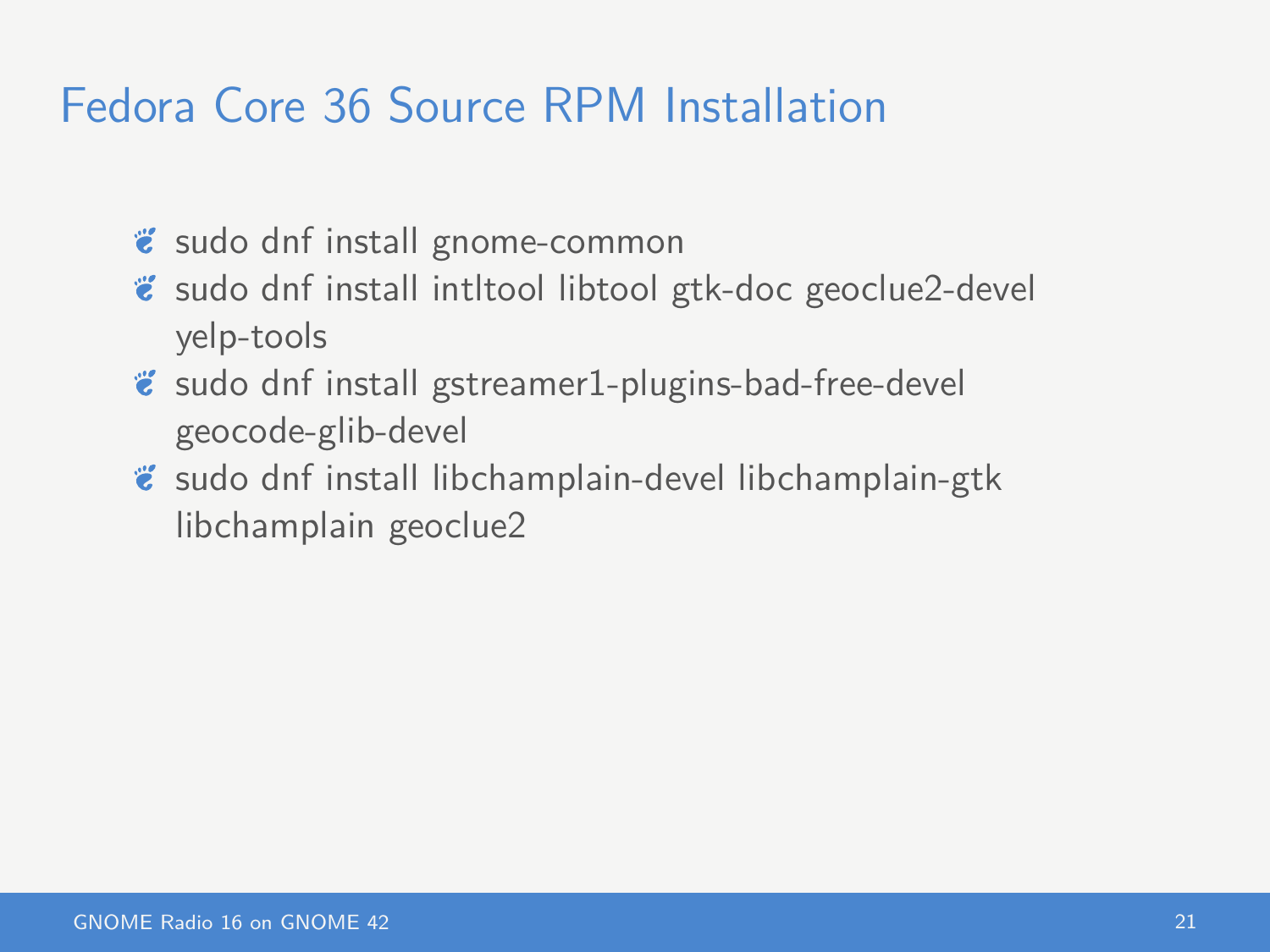- ig sudo dnf install gnome-common
- $\ddot{\mathbf{z}}$  sudo dnf install intltool libtool gtk-doc geoclue2-devel yelp-tools
- $\ddot{\epsilon}$  sudo dnf install gstreamer1-plugins-bad-free-devel geocode-glib-devel
- $\ddot{\epsilon}$  sudo dnf install libchamplain-devel libchamplain-gtk libchamplain geoclue2
- *U* sudo rpm Uvh

[http://people.gnome.org/~ole/fedora/SRPMS/gnome-radio-](http://people.gnome.org/~ole/fedora/SRPMS/gnome-radio-16.0.4-1.fc36.src.rpm)[16.0.4-1.fc36.src.rpm](http://people.gnome.org/~ole/fedora/SRPMS/gnome-radio-16.0.4-1.fc36.src.rpm)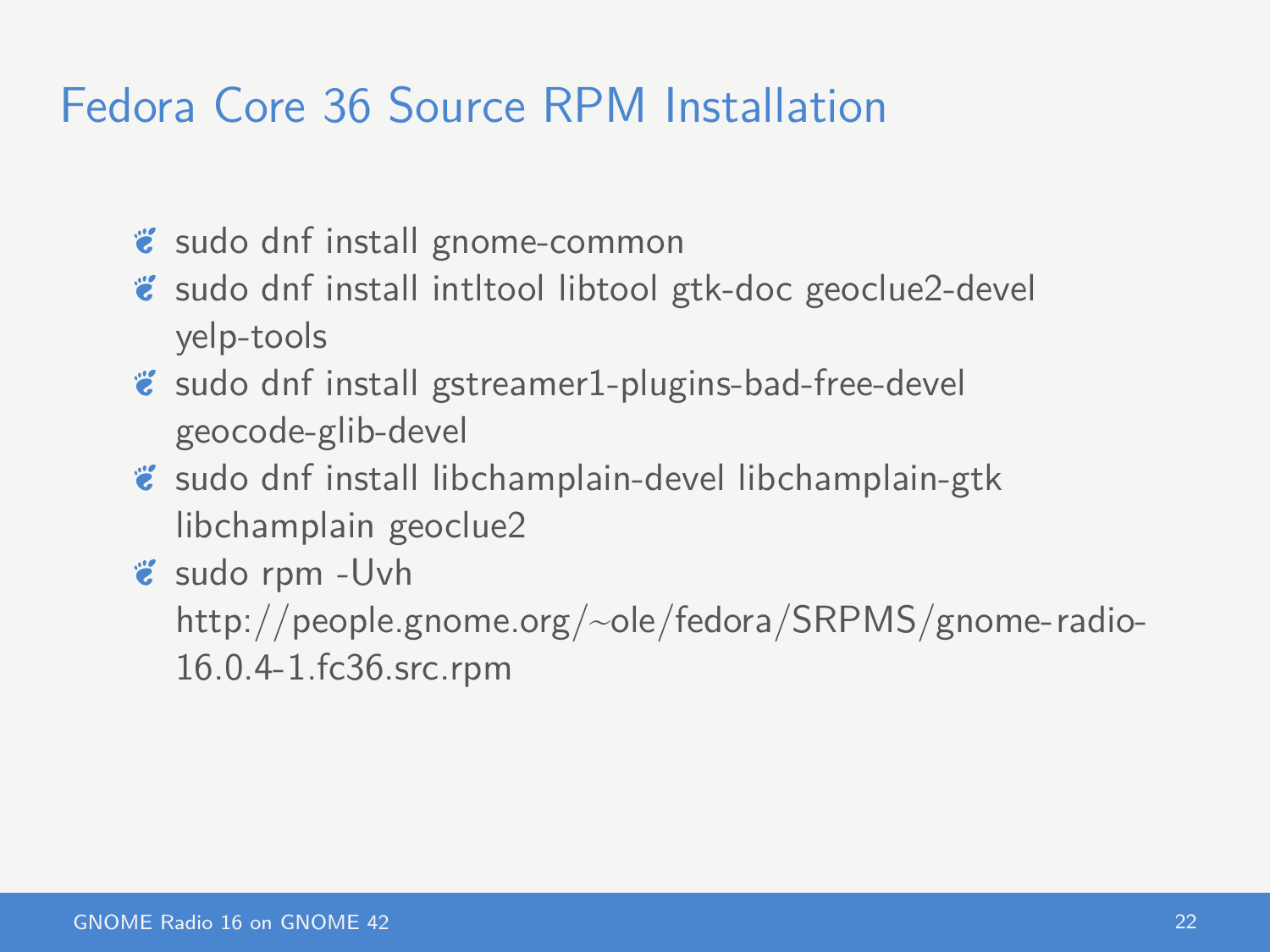- ig sudo dnf install gnome-common
- $\ddot{\mathbf{z}}$  sudo dnf install intltool libtool gtk-doc geoclue2-devel yelp-tools
- $\ddot{\epsilon}$  sudo dnf install gstreamer1-plugins-bad-free-devel geocode-glib-devel
- $\ddot{\epsilon}$  sudo dnf install libchamplain-devel libchamplain-gtk libchamplain geoclue2
- *U* sudo rpm Uvh [http://people.gnome.org/~ole/fedora/SRPMS/gnome-radio-](http://people.gnome.org/~ole/fedora/SRPMS/gnome-radio-16.0.4-1.fc36.src.rpm)[16.0.4-1.fc36.src.rpm](http://people.gnome.org/~ole/fedora/SRPMS/gnome-radio-16.0.4-1.fc36.src.rpm)
- $\mathscr{C}$  sudo rpmbuild -ba /root/rpmbuild/SPECS/gnome-radio.spec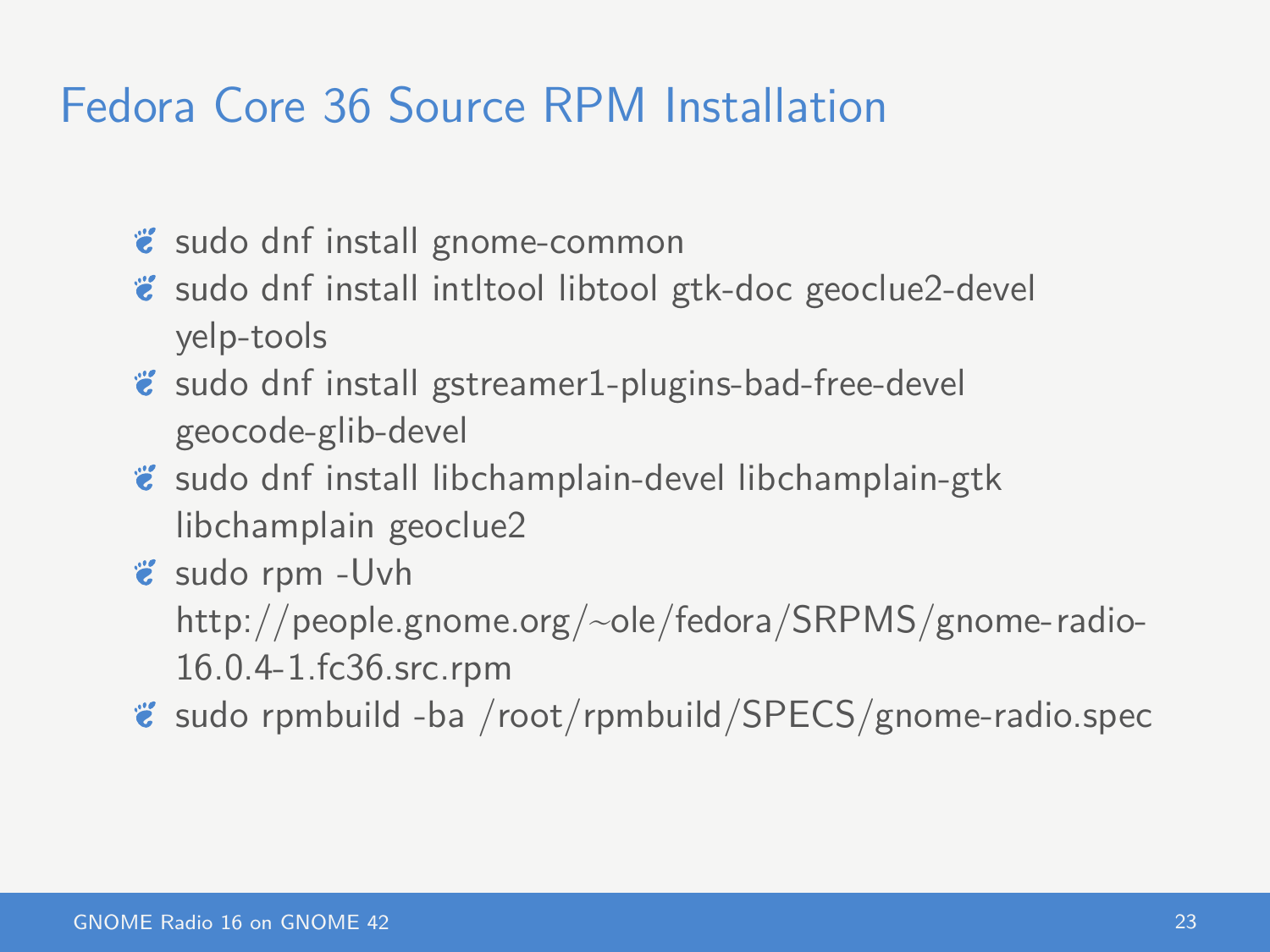- ig sudo dnf install gnome-common
- $\ddot{\mathbf{z}}$  sudo dnf install intltool libtool gtk-doc geoclue2-devel yelp-tools
- $\ddot{\epsilon}$  sudo dnf install gstreamer1-plugins-bad-free-devel geocode-glib-devel
- $\ddot{\epsilon}$  sudo dnf install libchamplain-devel libchamplain-gtk libchamplain geoclue2
- *U* sudo rpm Uvh [http://people.gnome.org/~ole/fedora/SRPMS/gnome-radio-](http://people.gnome.org/~ole/fedora/SRPMS/gnome-radio-16.0.4-1.fc36.src.rpm)[16.0.4-1.fc36.src.rpm](http://people.gnome.org/~ole/fedora/SRPMS/gnome-radio-16.0.4-1.fc36.src.rpm)
- $\mathscr{C}$  sudo rpmbuild -ba /root/rpmbuild/SPECS/gnome-radio.spec
- *U* sudo rpm Uvh /root/rpmbuild/RPMS/\*/gnome-radio-16.0.4\*.rpm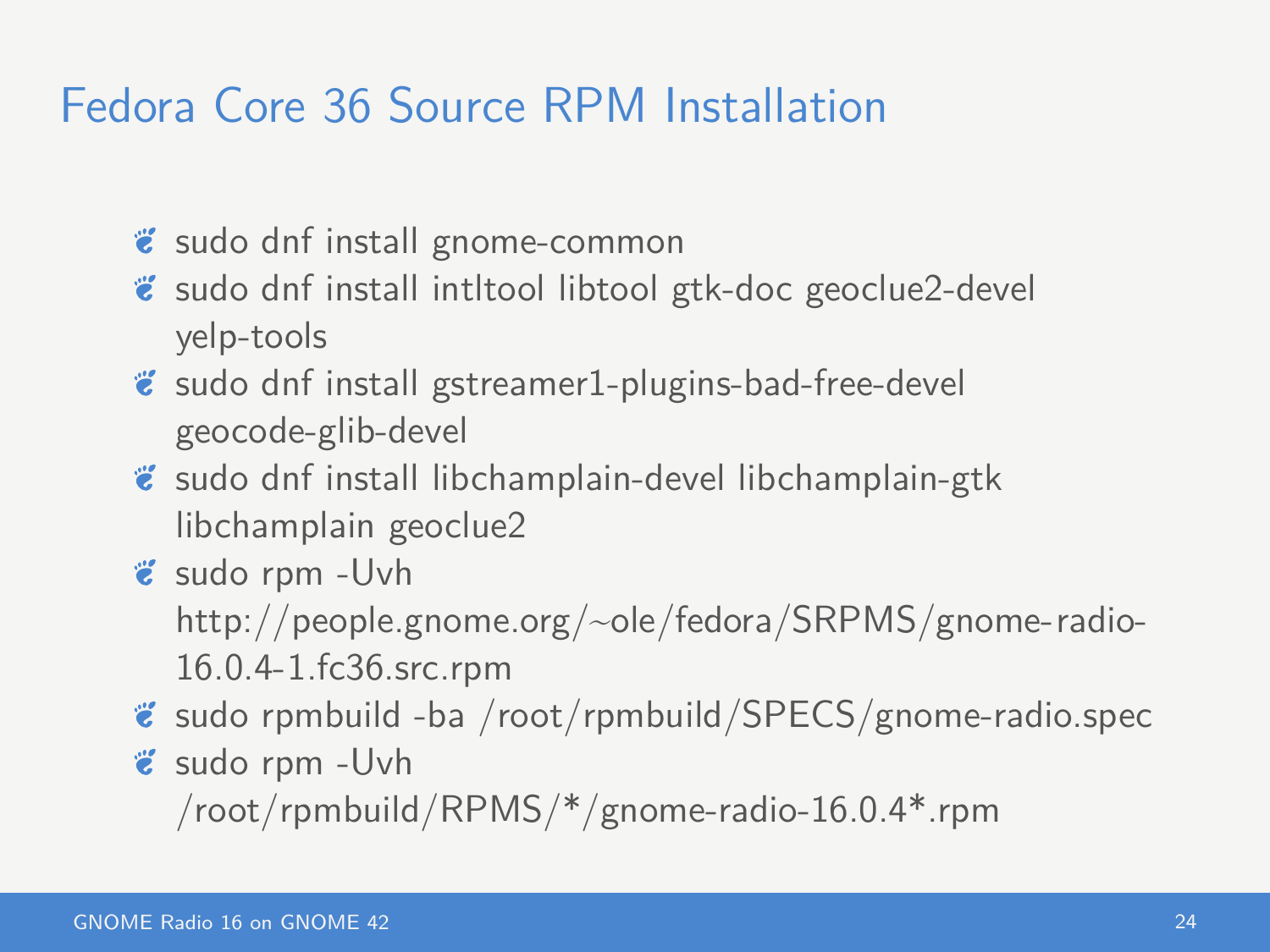[GNOME Radio 16 on GNOME 42](#page-0-0) 25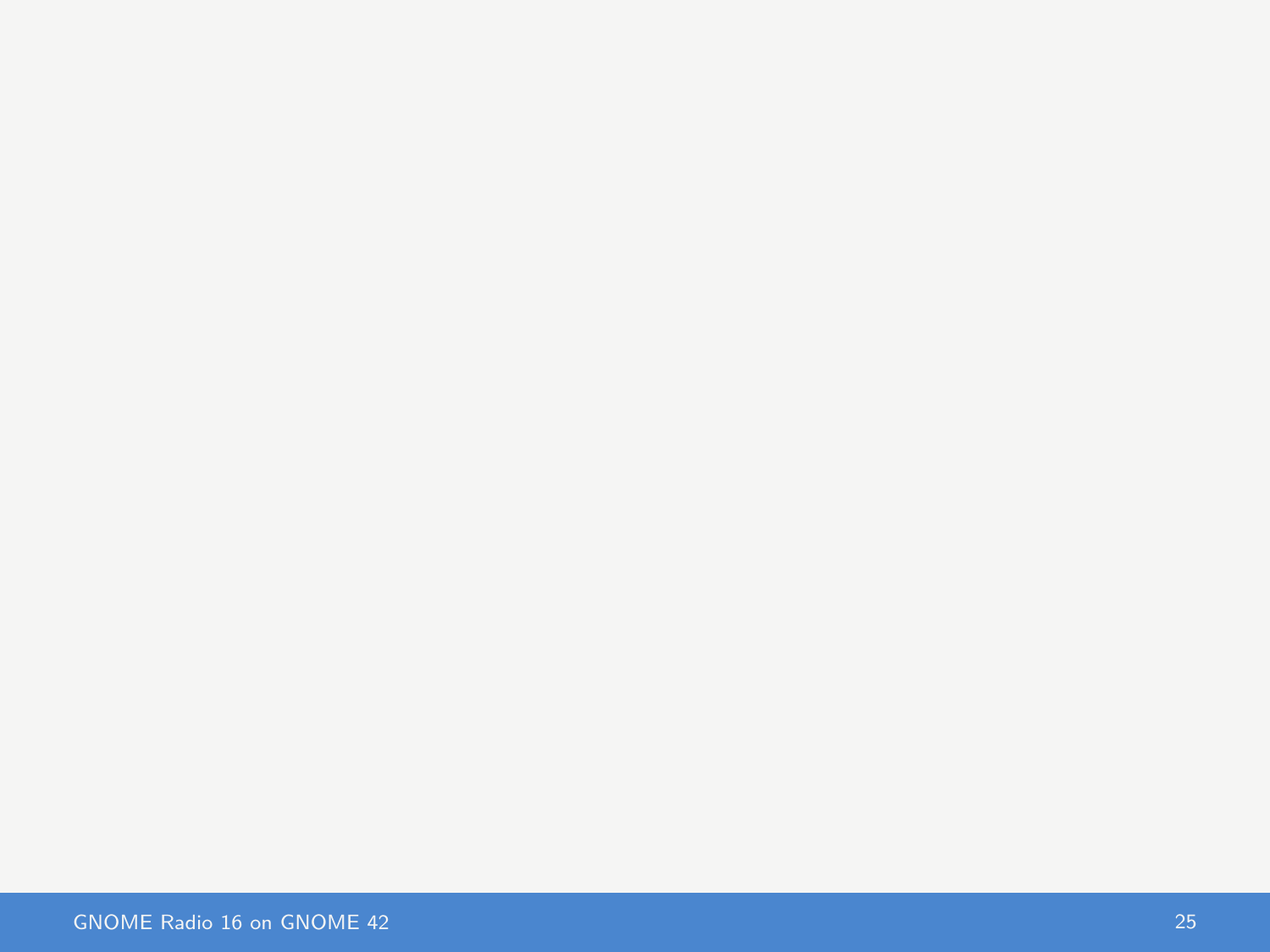# <span id="page-25-0"></span>[Compiling GNOME Internet Radio Locator 16](#page-25-0) [on GNOME 42](#page-25-0)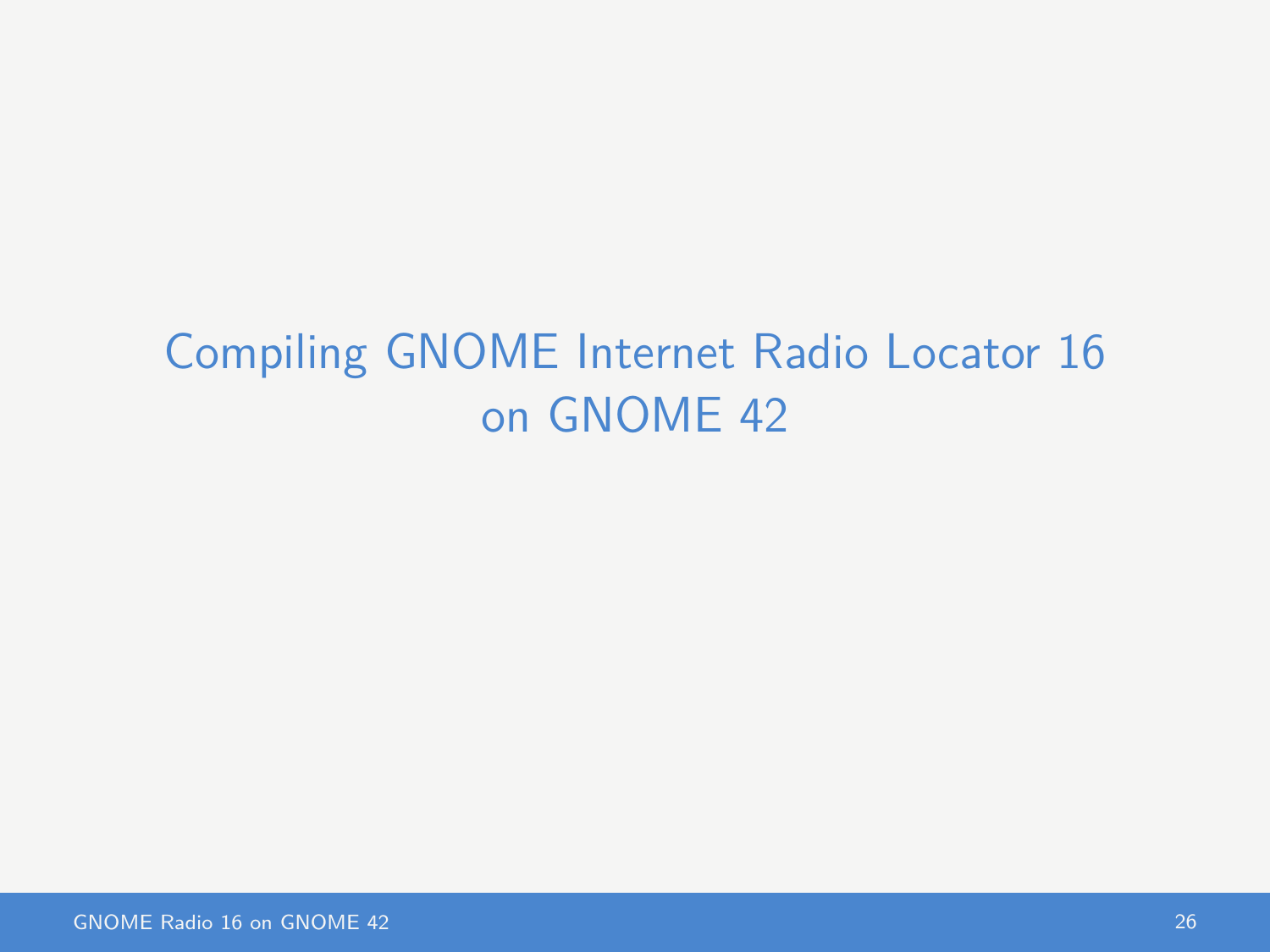$\ddot{\epsilon}$  git clone https://gitlab.gnome.org/ole/gnome-radio.git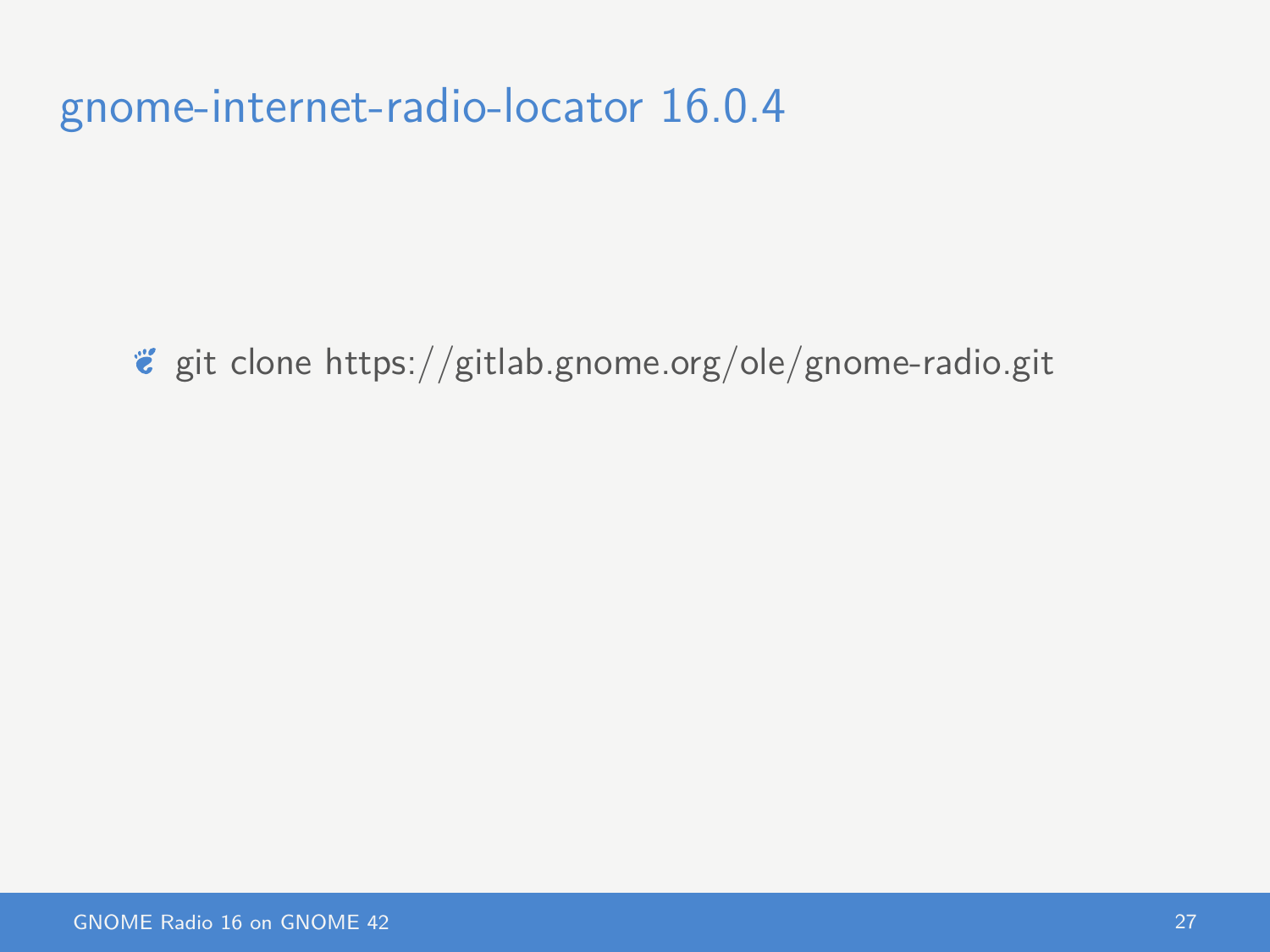$\ddot{\mathbf{z}}$  git clone https://gitlab.gnome.org/ole/gnome-radio.git  $\ddot{\epsilon}$  cd gnome-radio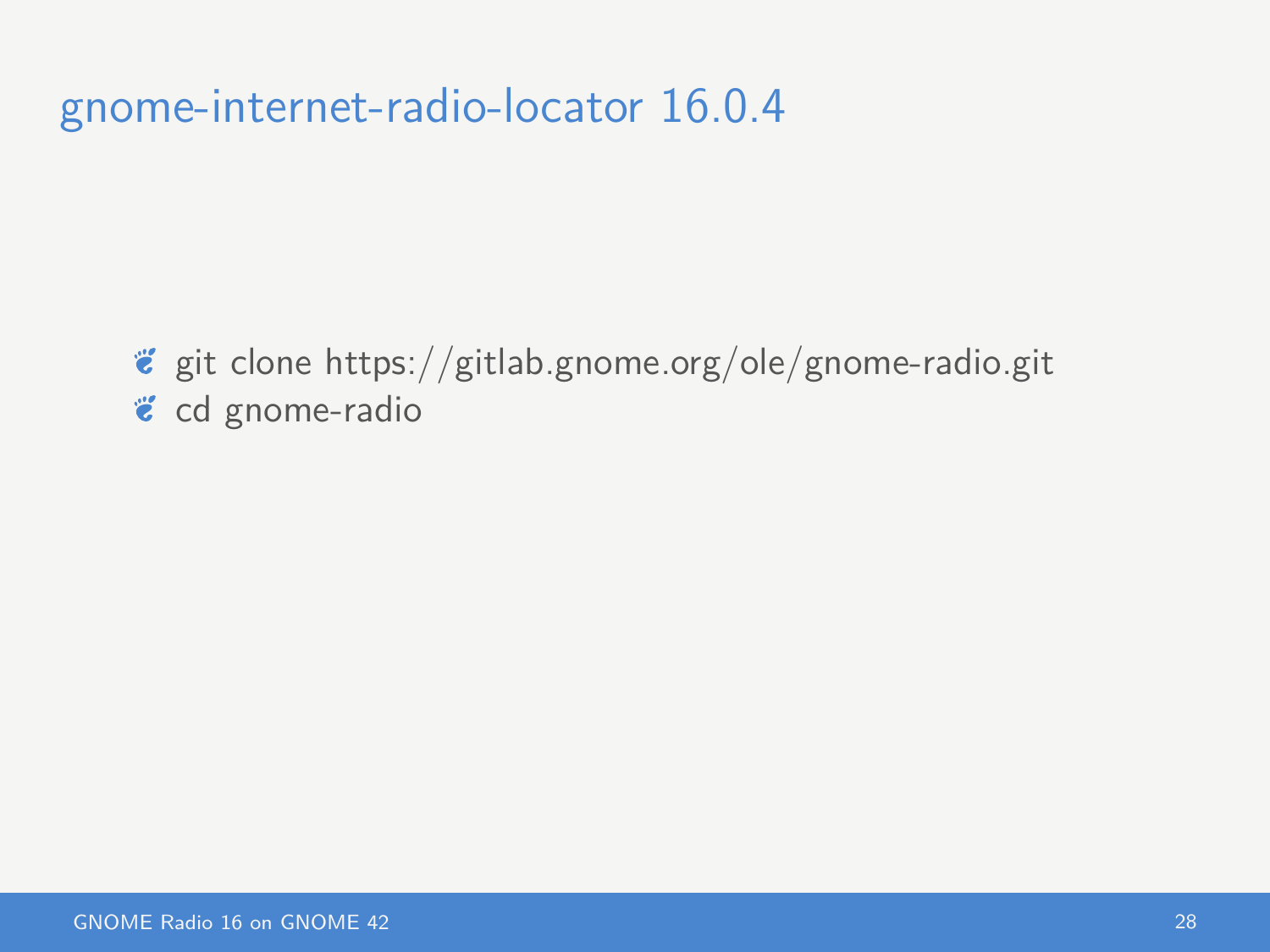- $\ddot{\mathbf{z}}$  git clone https://gitlab.gnome.org/ole/gnome-radio.git
- $\ddot{\epsilon}$  cd gnome-radio
- ./autogen.sh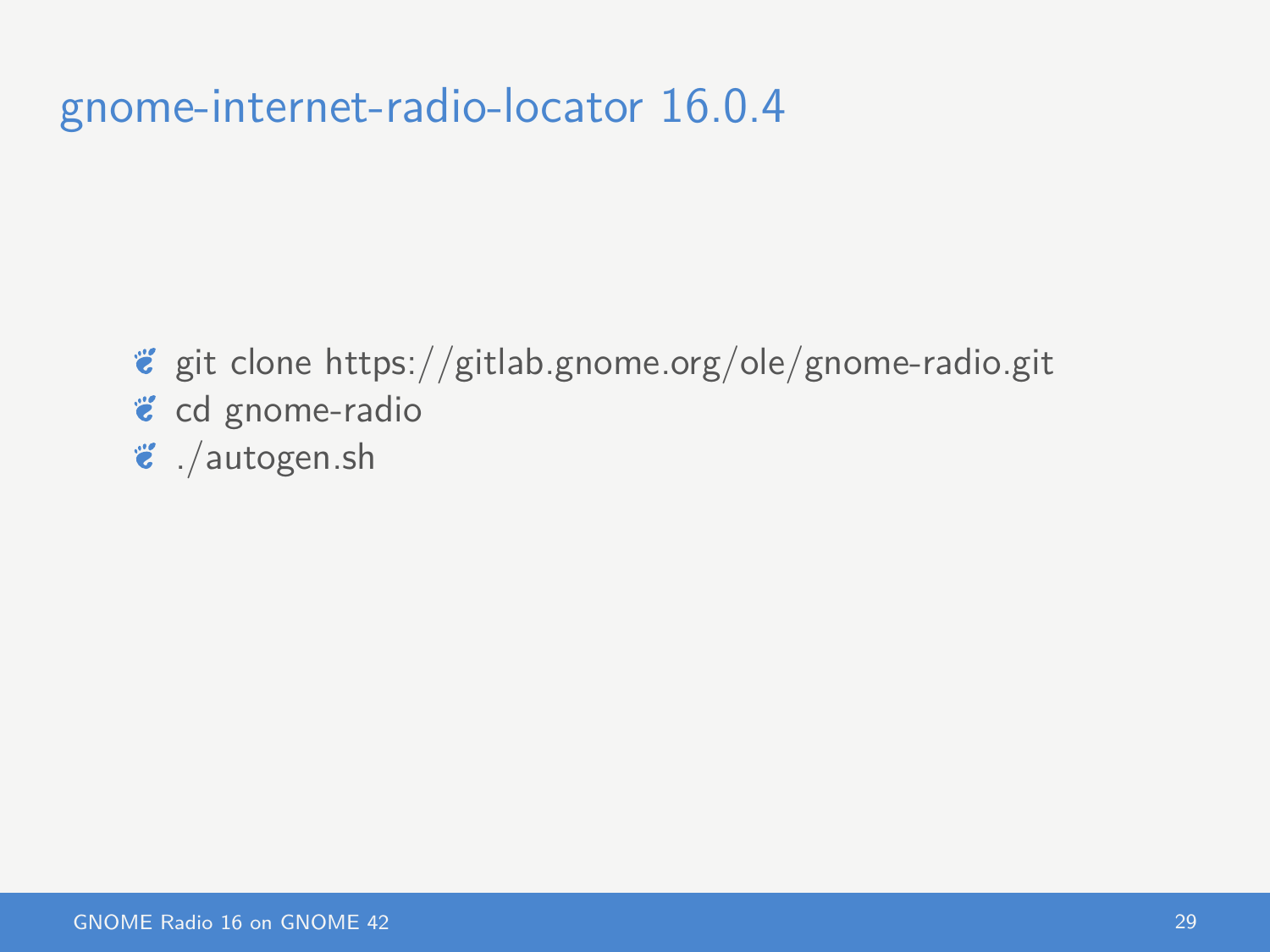- $\ddot{\mathbf{z}}$  git clone https://gitlab.gnome.org/ole/gnome-radio.git
- $\ddot{\epsilon}$  cd gnome-radio
- ./autogen.sh
- $\ddot{\epsilon}$ ./configure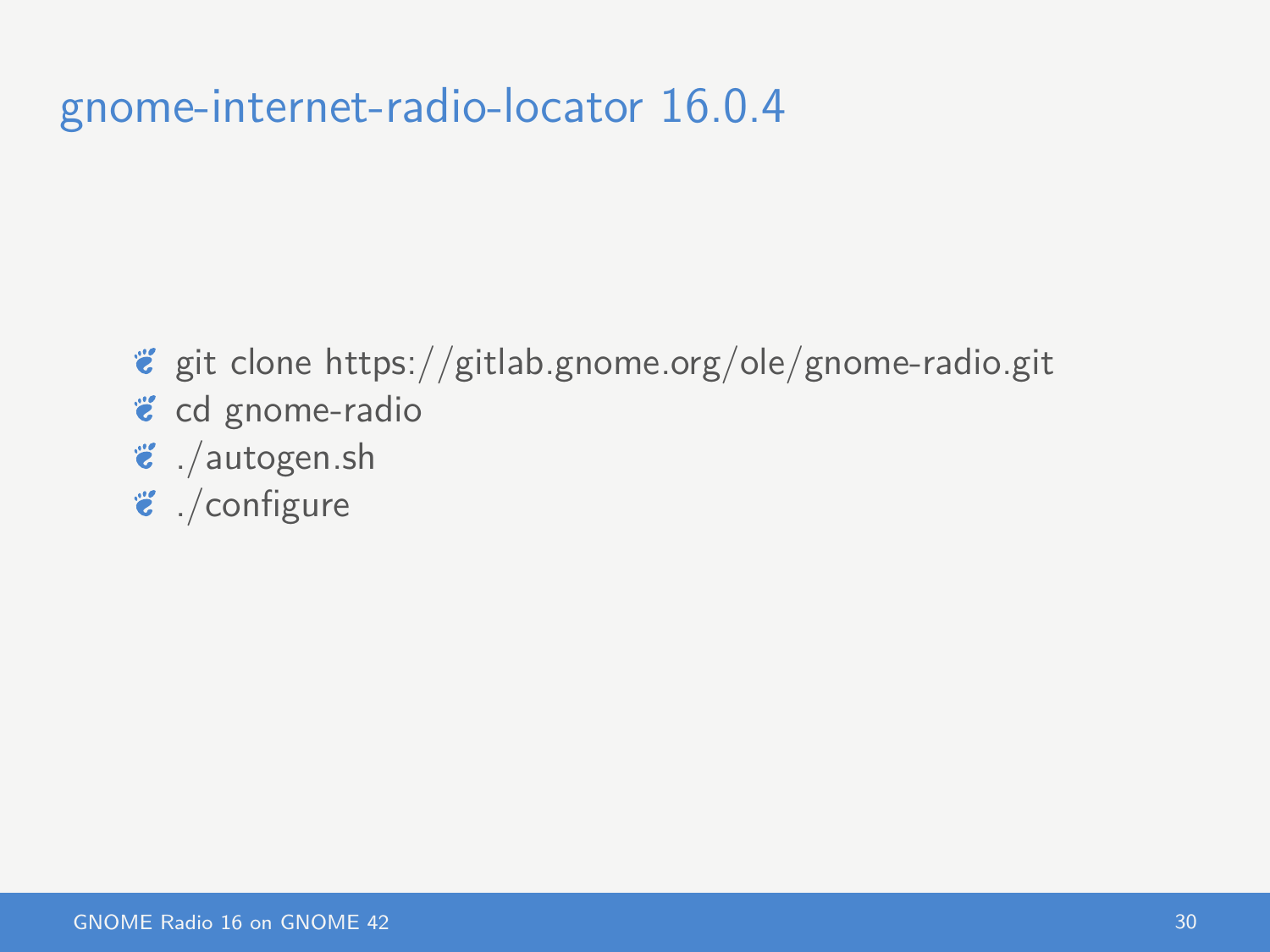- $\ddot{\mathbf{z}}$  git clone https://gitlab.gnome.org/ole/gnome-radio.git
- $\ddot{\epsilon}$  cd gnome-radio
- $\ddot{\mathbf{z}}$ ./autogen.sh
- $\ddot{\mathbf{z}}$ ./configure
- $\ddot{\epsilon}$  make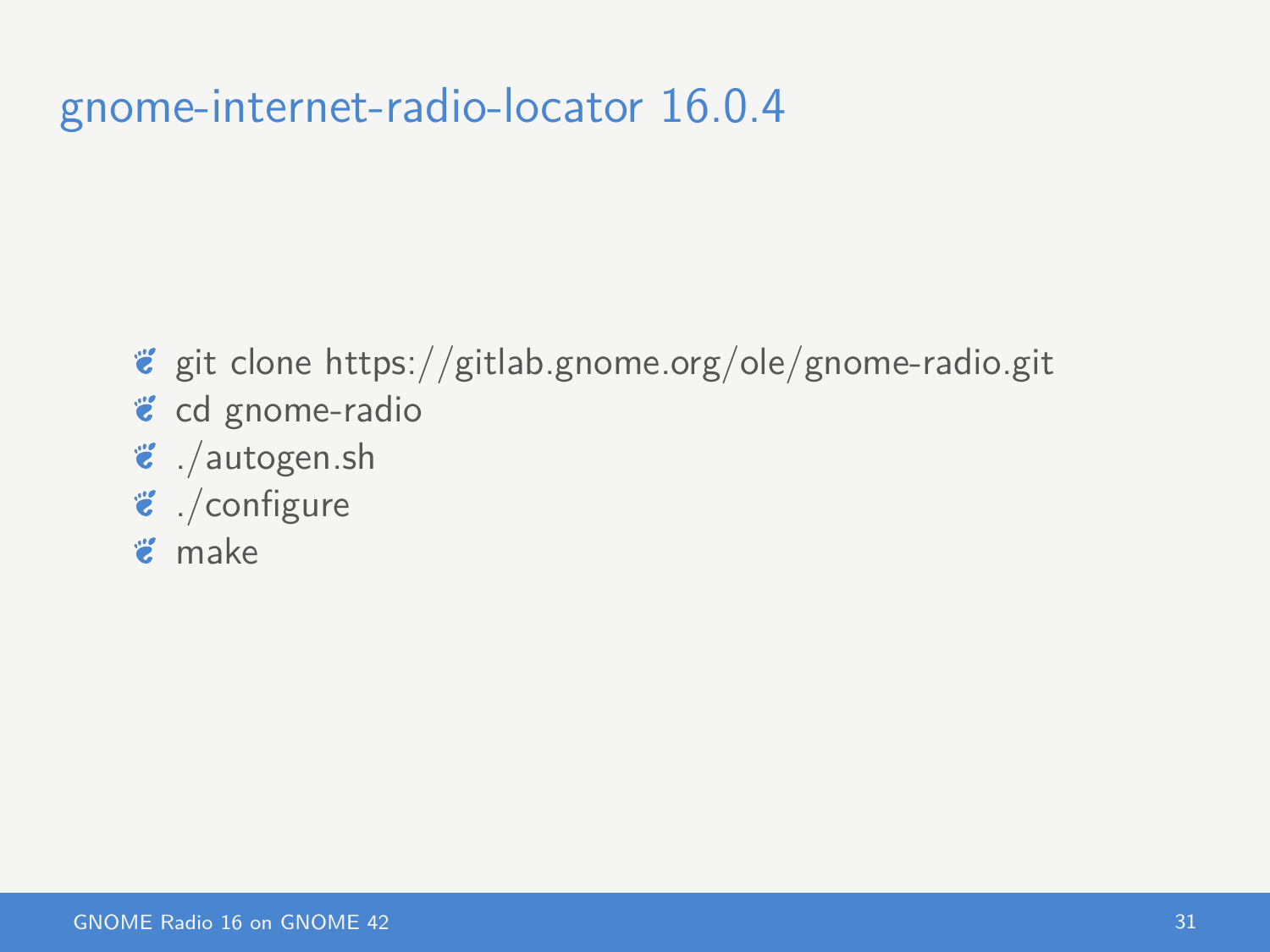- $\ddot{\mathbf{z}}$  git clone https://gitlab.gnome.org/ole/gnome-radio.git
- cd gnome-radio
- $\ddot{\mathbf{z}}$ ./autogen.sh
- $\ddot{\mathbf{z}}$ ./configure
- $\ddot{\epsilon}$  make
- $\ddot{\mathbf{z}}$  sudo make install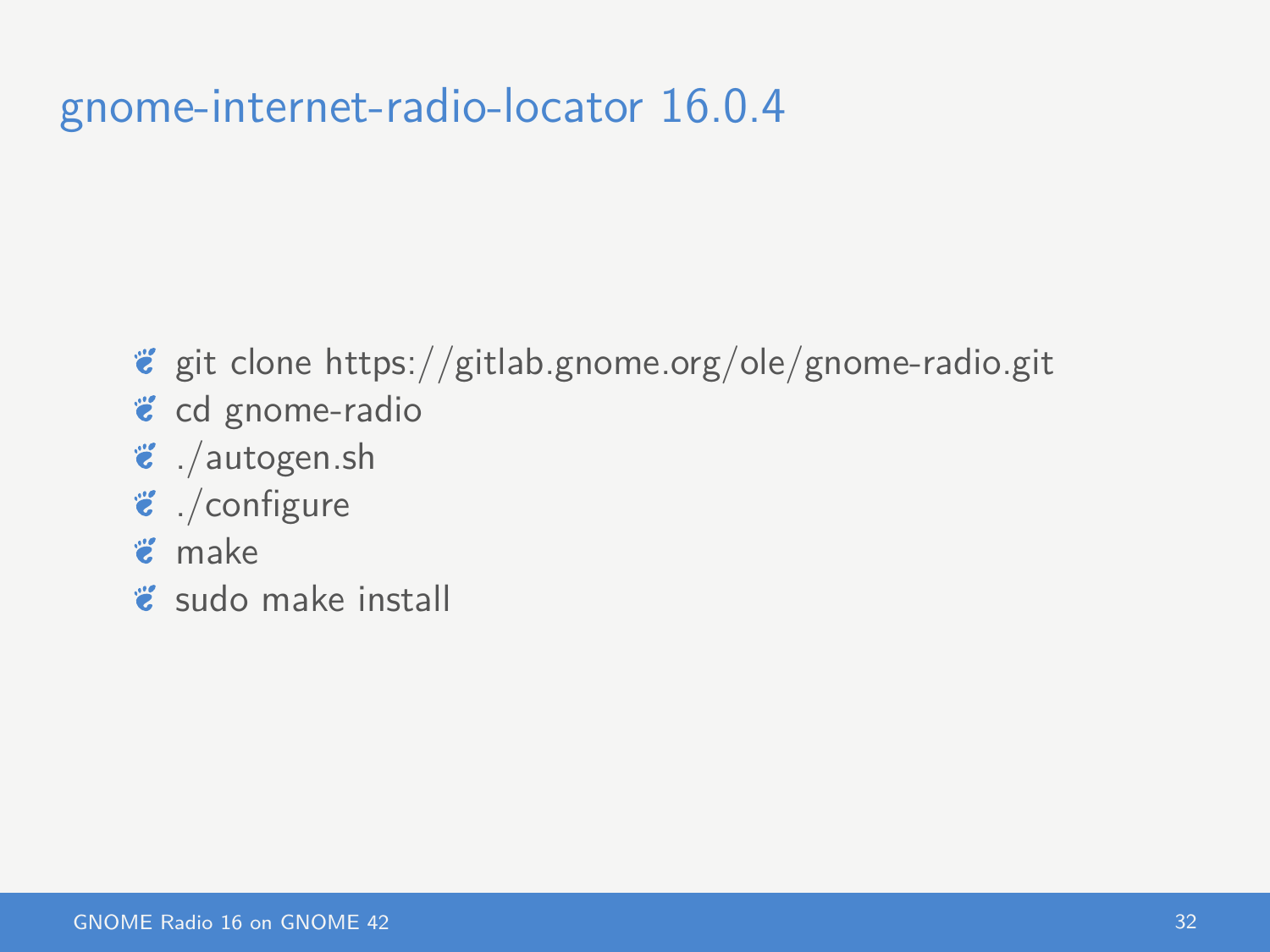- $\ddot{\mathbf{z}}$  git clone https://gitlab.gnome.org/ole/gnome-radio.git
- **c** cd gnome-radio
- $\ddot{\mathbf{z}}$ ./autogen.sh
- $\ddot{\mathbf{z}}$ ./configure
- $\ddot{\epsilon}$  make
- $\ddot{\mathbf{z}}$  sudo make install
- $\ddot{\epsilon}$  gnome-radio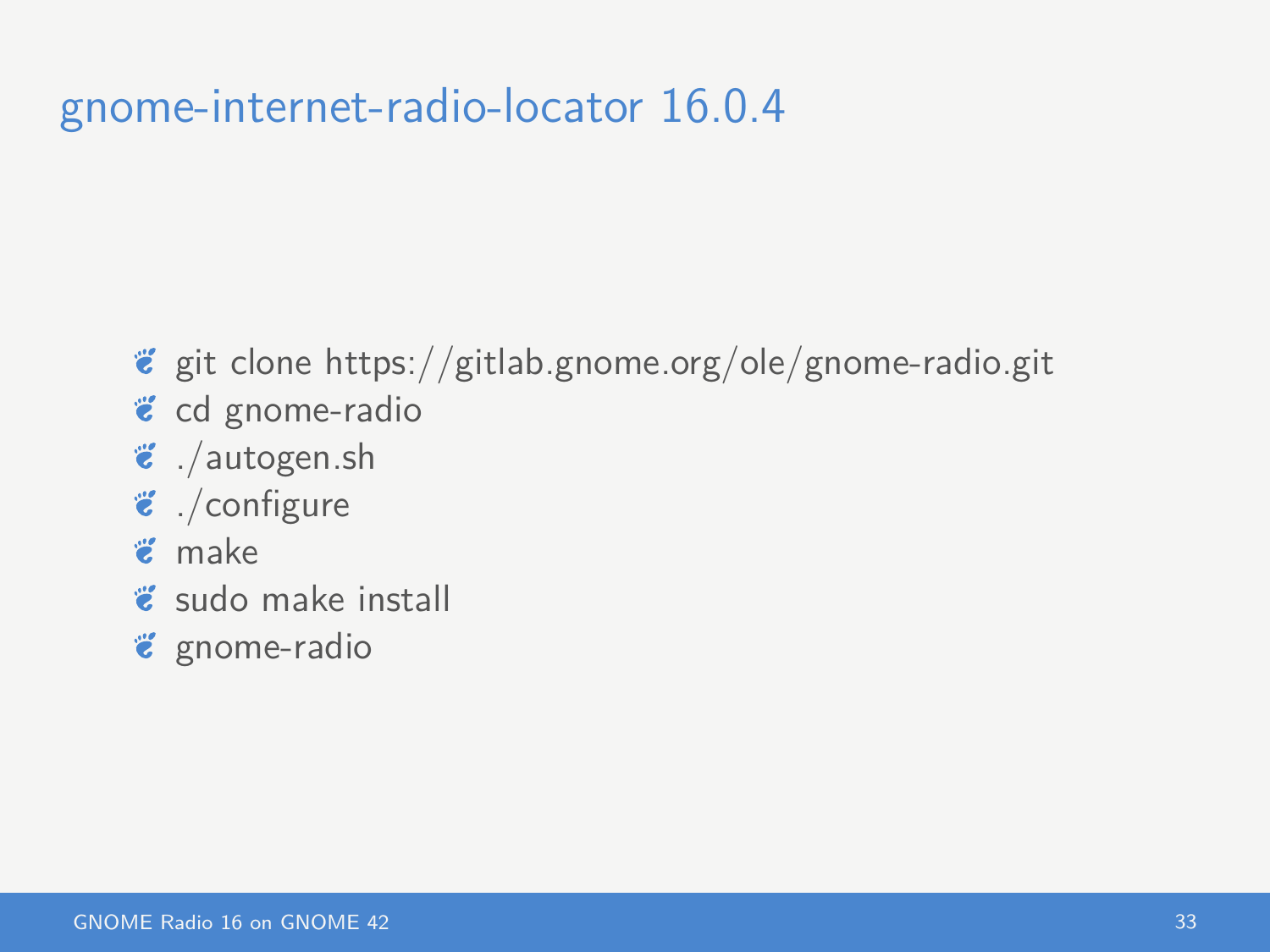[GNOME Radio 16 on GNOME 42](#page-0-0) 34 34 35 36 36 37 38 39 39 30 31 32 34 35 36 37 38 39 39 30 31 32 34 35 36 37 38 39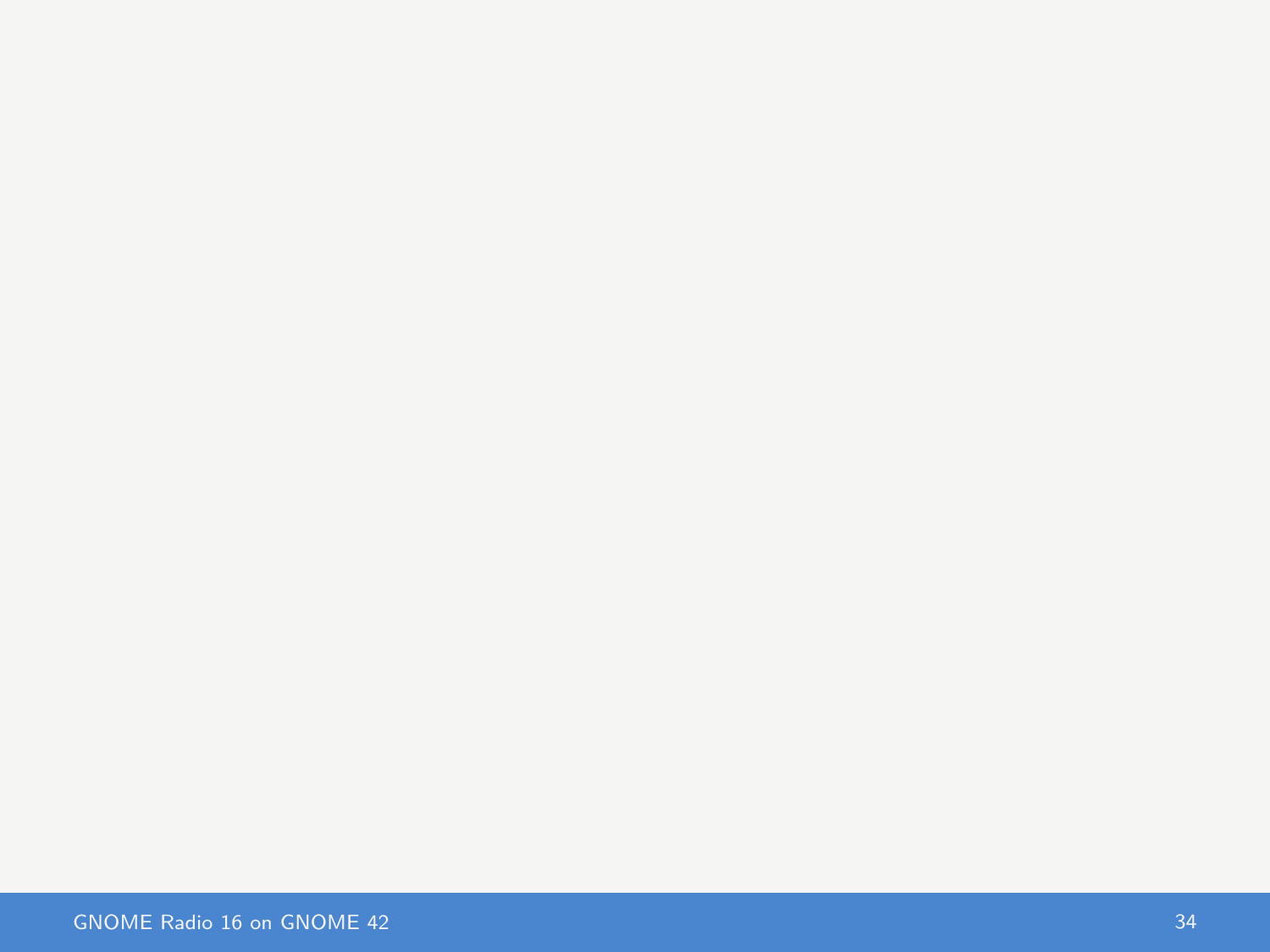# <span id="page-34-0"></span>[Running GNOME Radio 16.0.4 on GNOME 42](#page-34-0)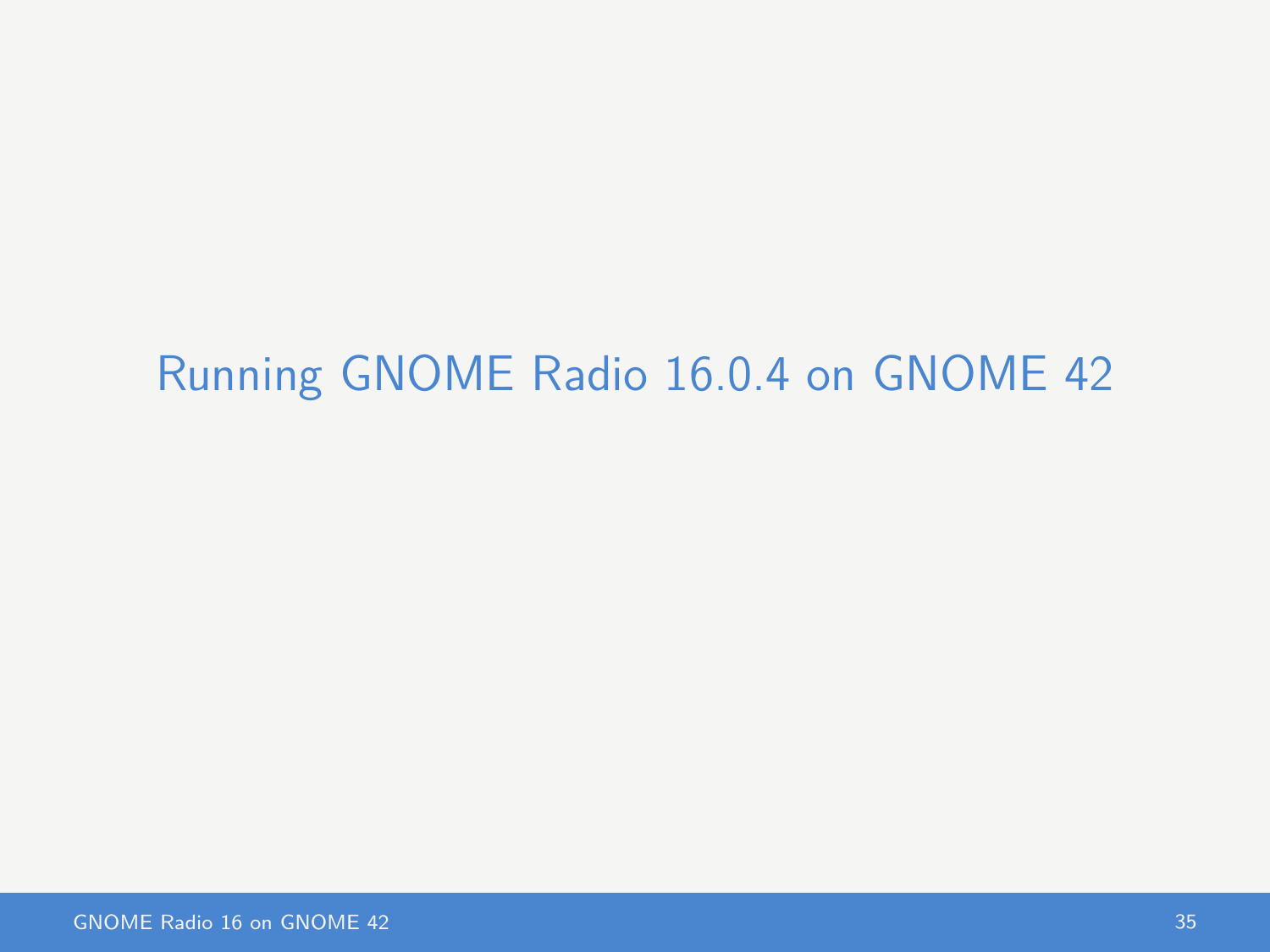### gnome-radio 16.0.4 is available

Three options for running GNOME Radio 16 on GNOME 42 from GNOME Shell and GNOME Terminal:

- 1. Click on Activities and select the GNOME Radio blue dot icon.
- 2. Search for "gnome-radio" in the search box.
- 3. Type "gnome-radio" and hit Enter in GNOME Terminal if you are unable to find the icon in GNOME 42 and GNOME Shell.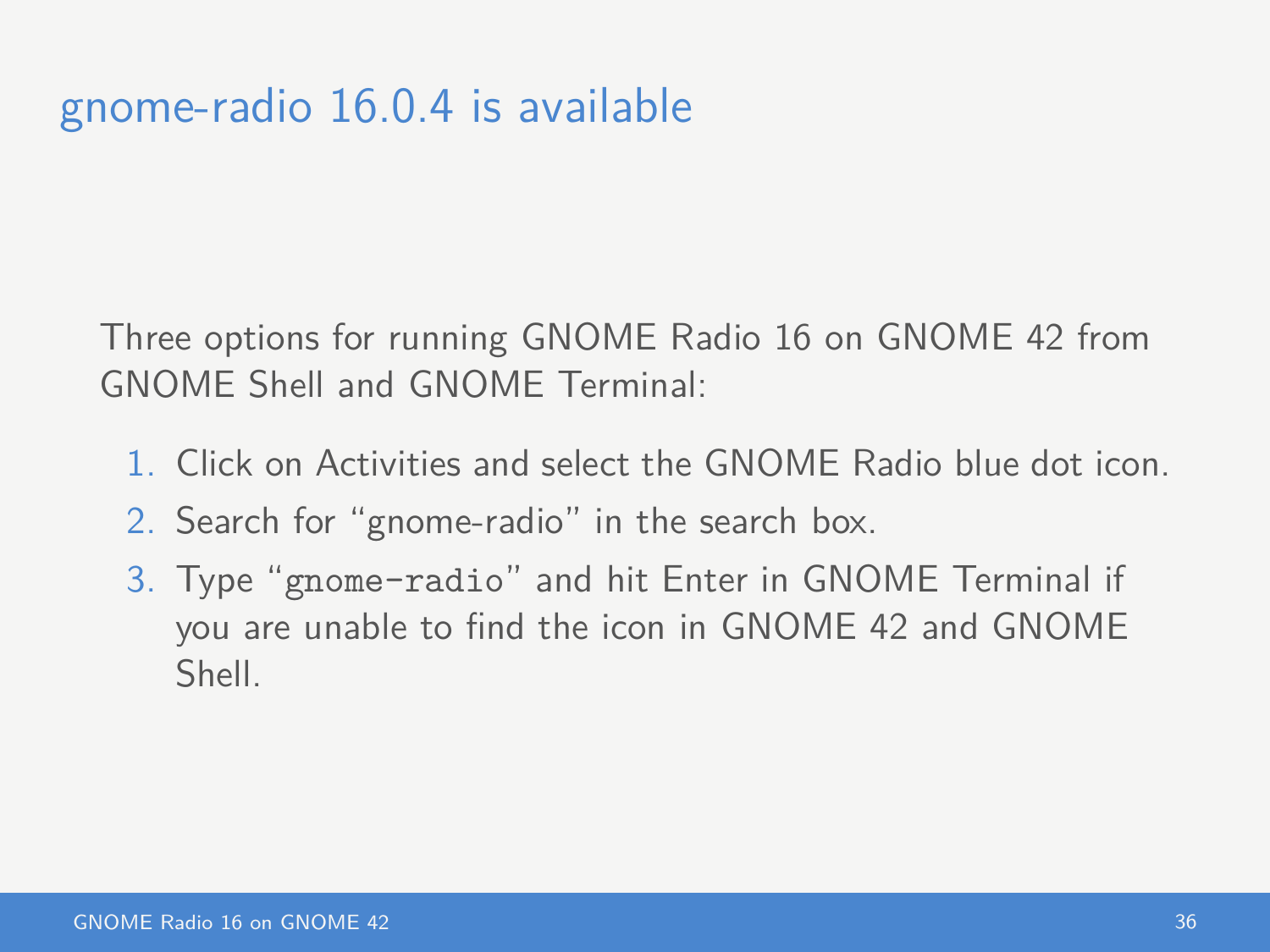[GNOME Radio 16 on GNOME 42](#page-0-0) 37 37 37 38 39 39 39 39 39 30 31 32 33 34 35 36 37 38 39 39 30 31 32 33 37 37 37 37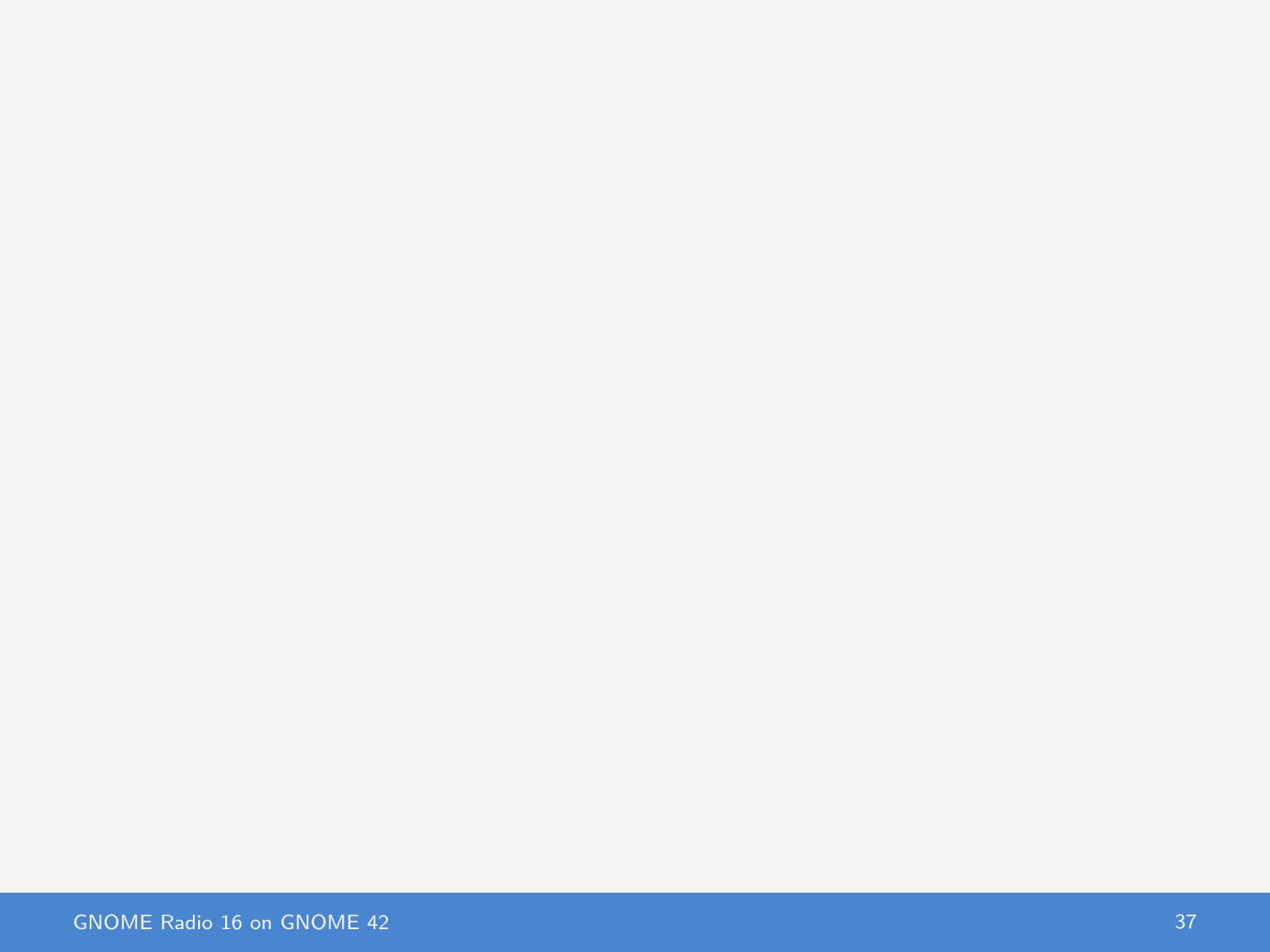# <span id="page-37-0"></span>[Compiling GNOME Radio 16 in GNOME](#page-37-0) [Builder](#page-37-0)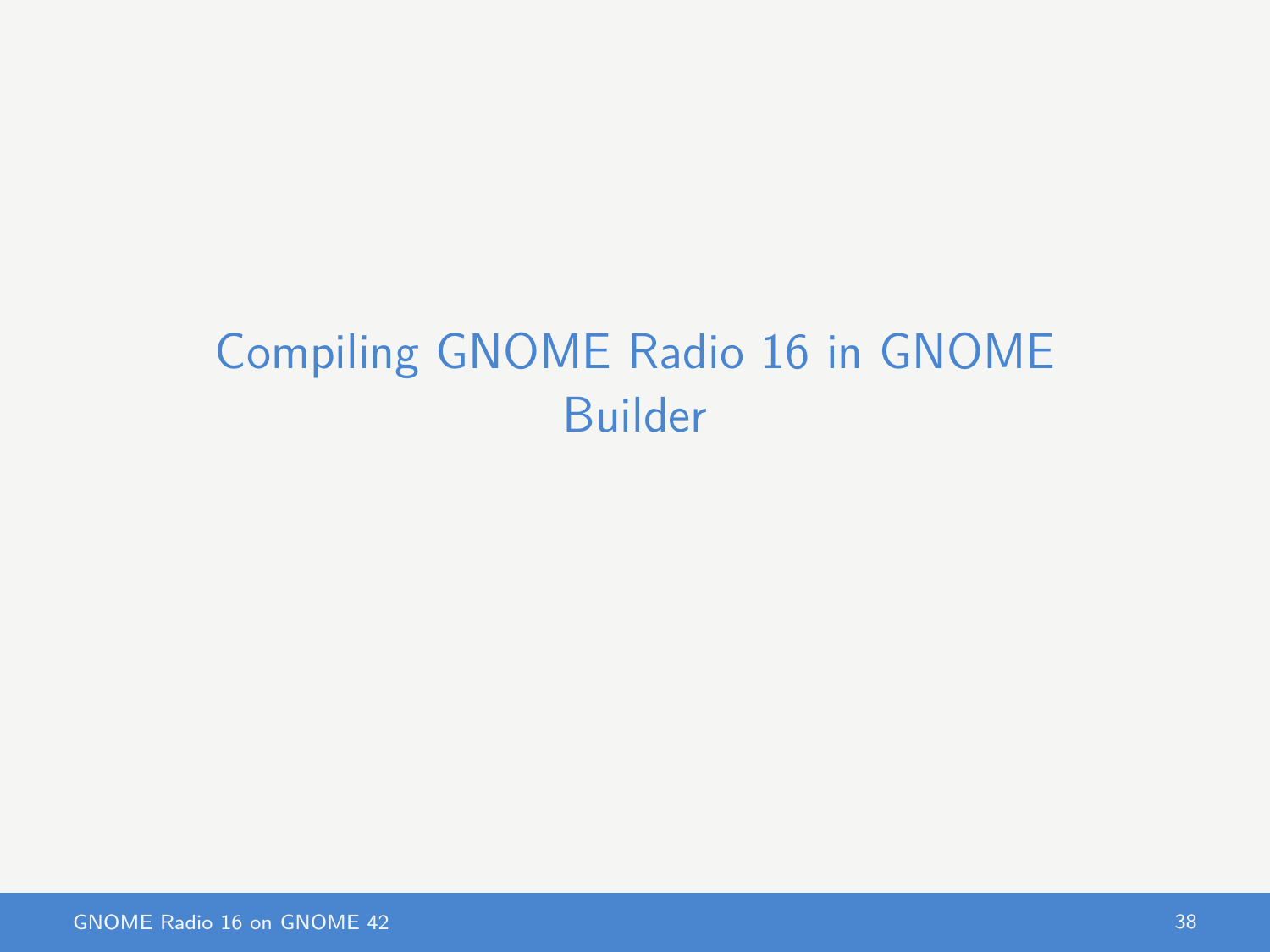$\ddot{\epsilon}$  git clone https://gitlab.gnome.org/ole/gnome-radio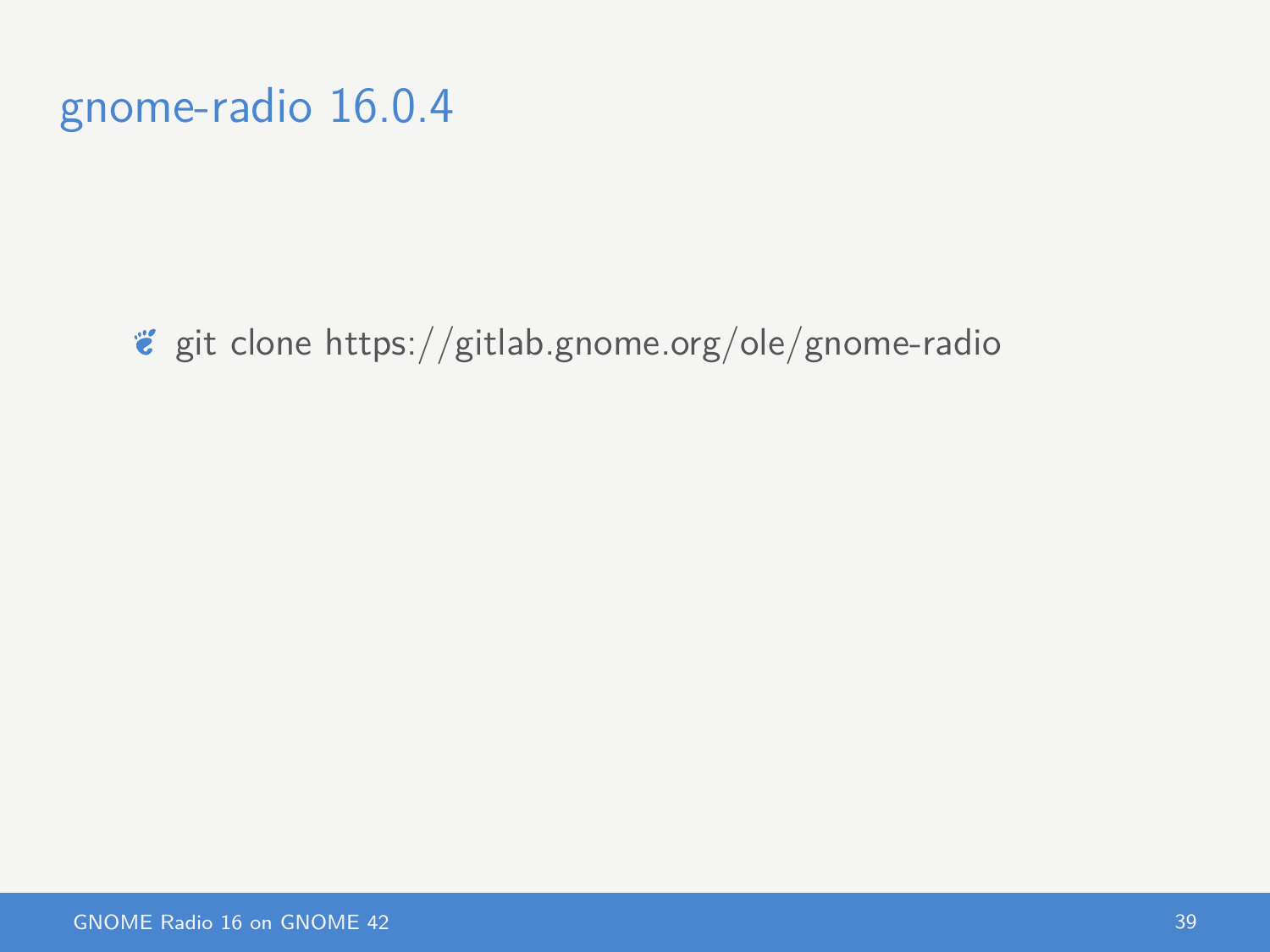- $\ddot{\epsilon}$  git clone https://gitlab.gnome.org/ole/gnome-radio
- cd gnome-radio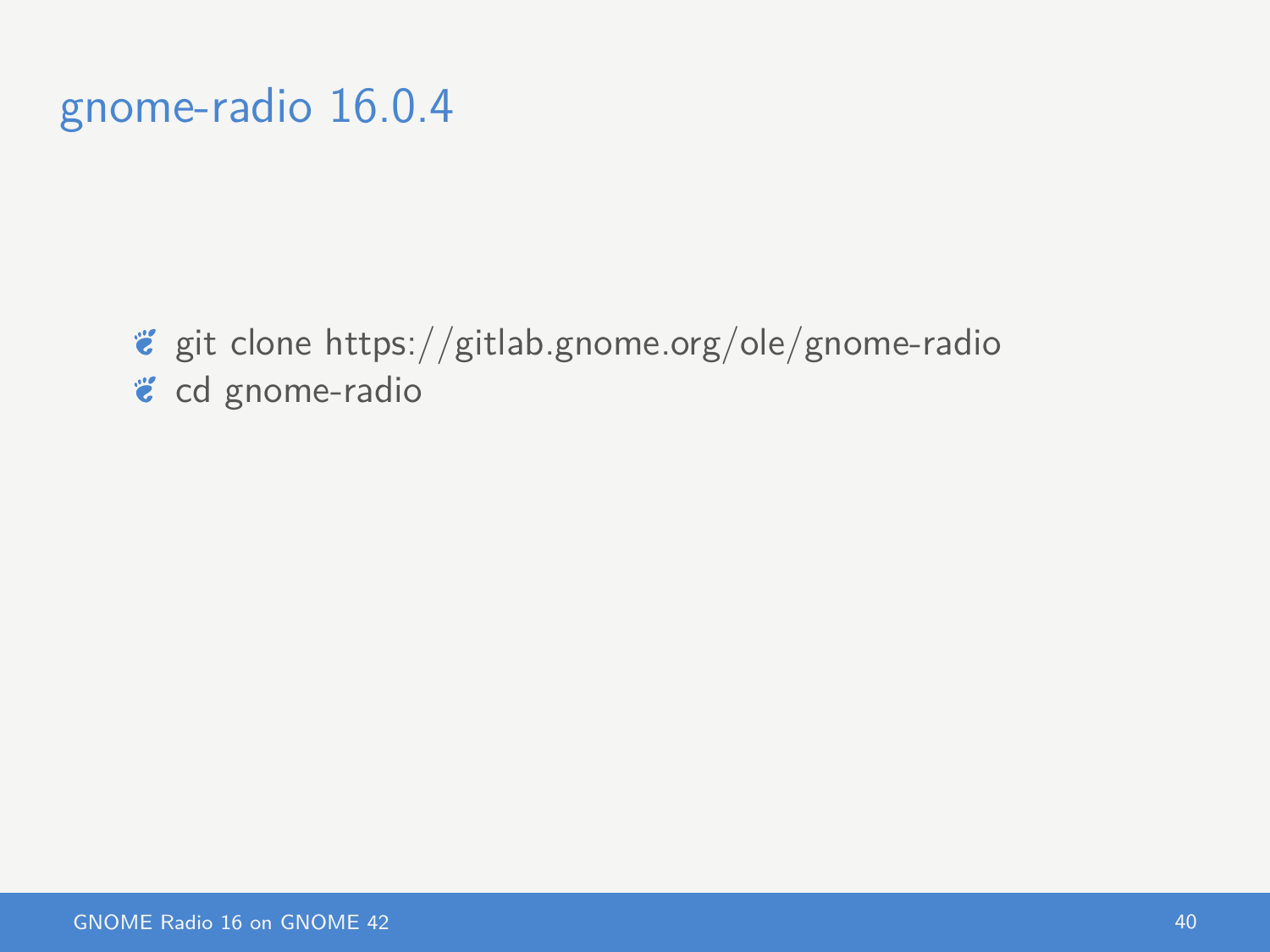- $\mathbf{\ddot{e}}$  git clone https://gitlab.gnome.org/ole/gnome-radio
- cd gnome-radio
- $\ddot{\epsilon}$ ./autogen.sh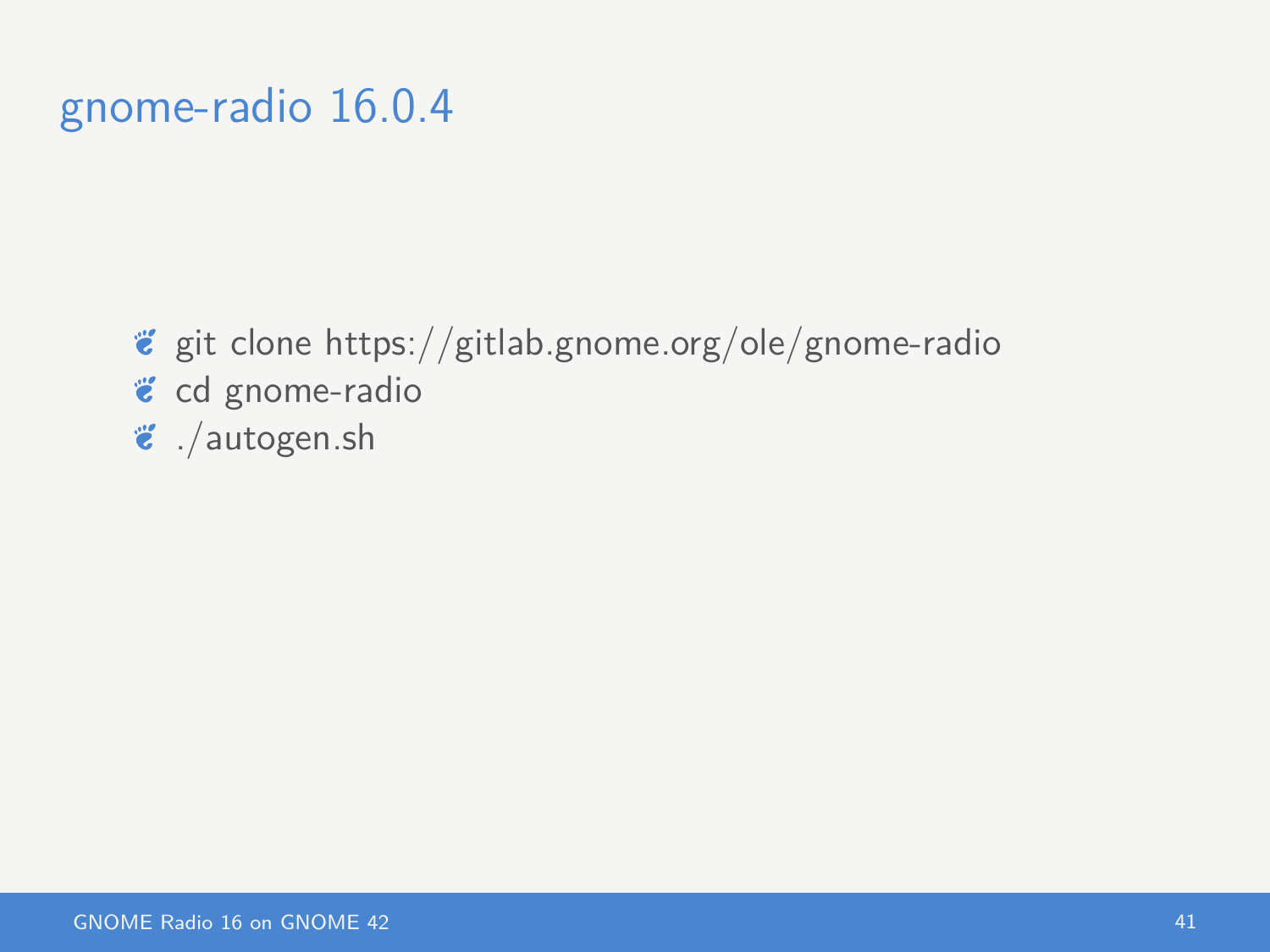- $\mathbf{\ddot{e}}$  git clone https://gitlab.gnome.org/ole/gnome-radio
- cd gnome-radio
- ./autogen.sh
- **autoreconf**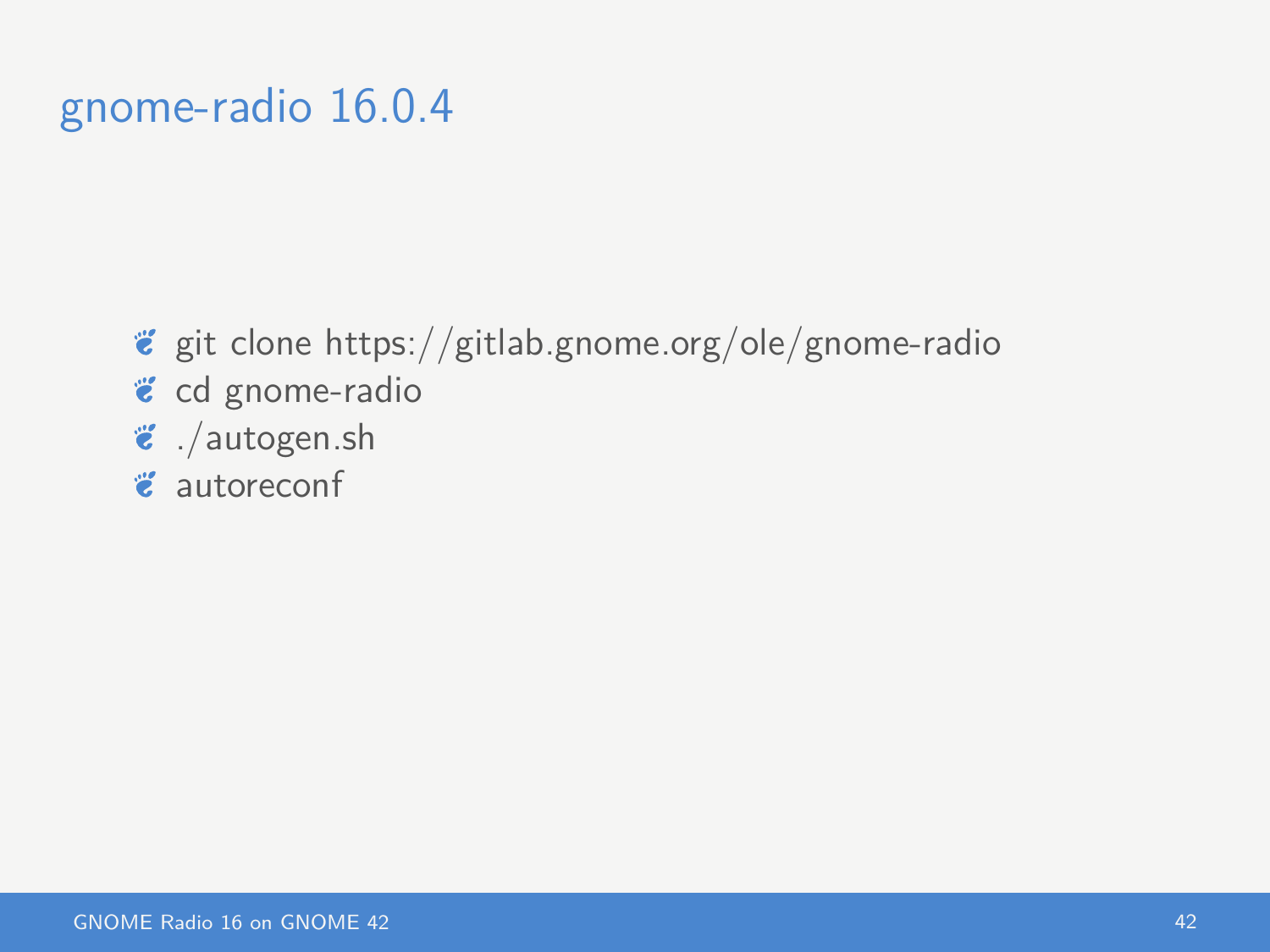- $\ddot{\mathbf{z}}$  git clone https://gitlab.gnome.org/ole/gnome-radio
- cd gnome-radio
- ./autogen.sh
- **autoreconf**
- $\ddot{\mathbf{z}}$  /configure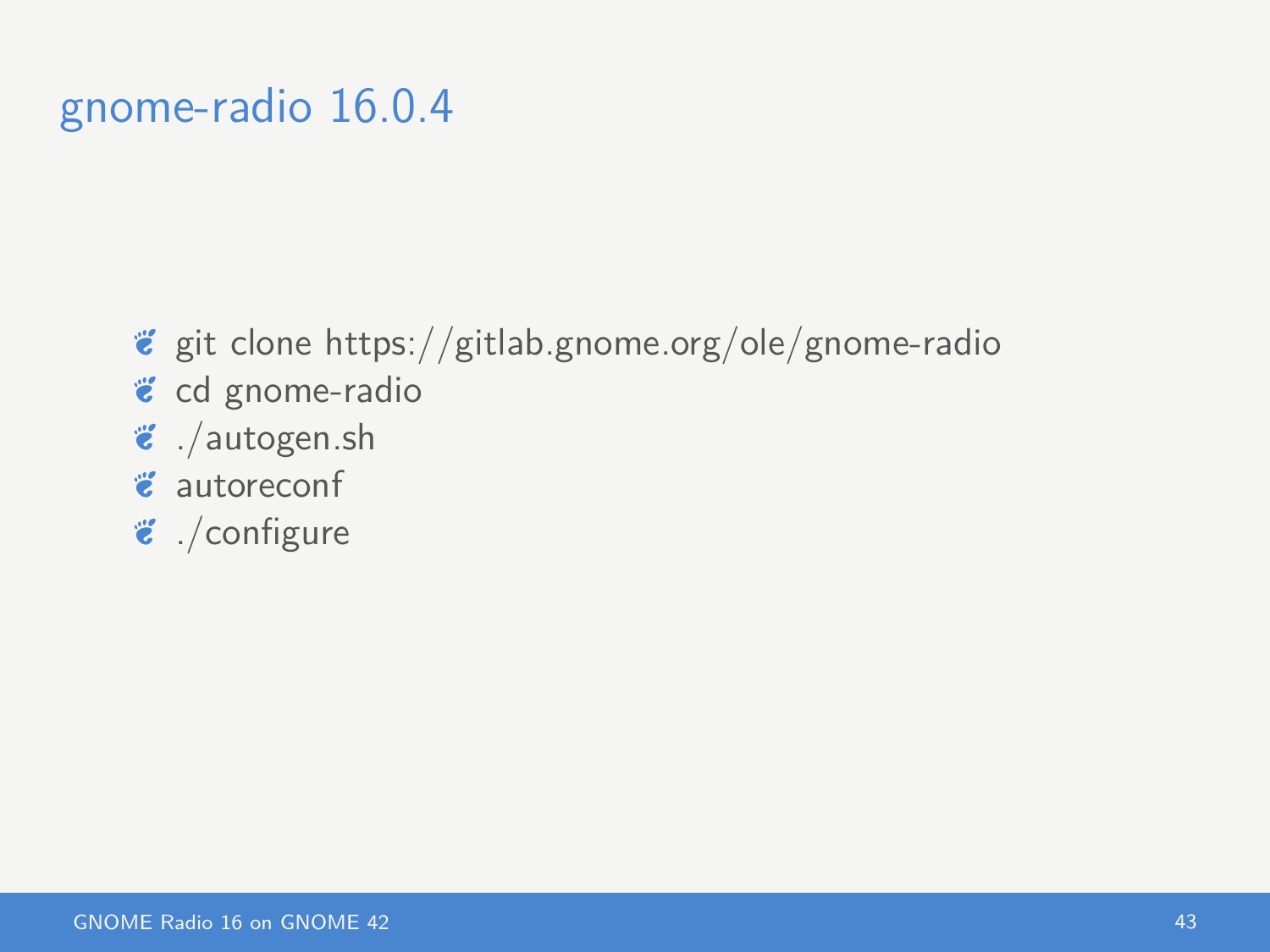- $\ddot{\mathbf{z}}$  git clone https://gitlab.gnome.org/ole/gnome-radio
- cd gnome-radio
- $\ddot{\mathbf{z}}$ ./autogen.sh
- **autoreconf**
- $\ddot{\mathbf{z}}$ ./configure
- $\ddot{\mathbf{z}}$  make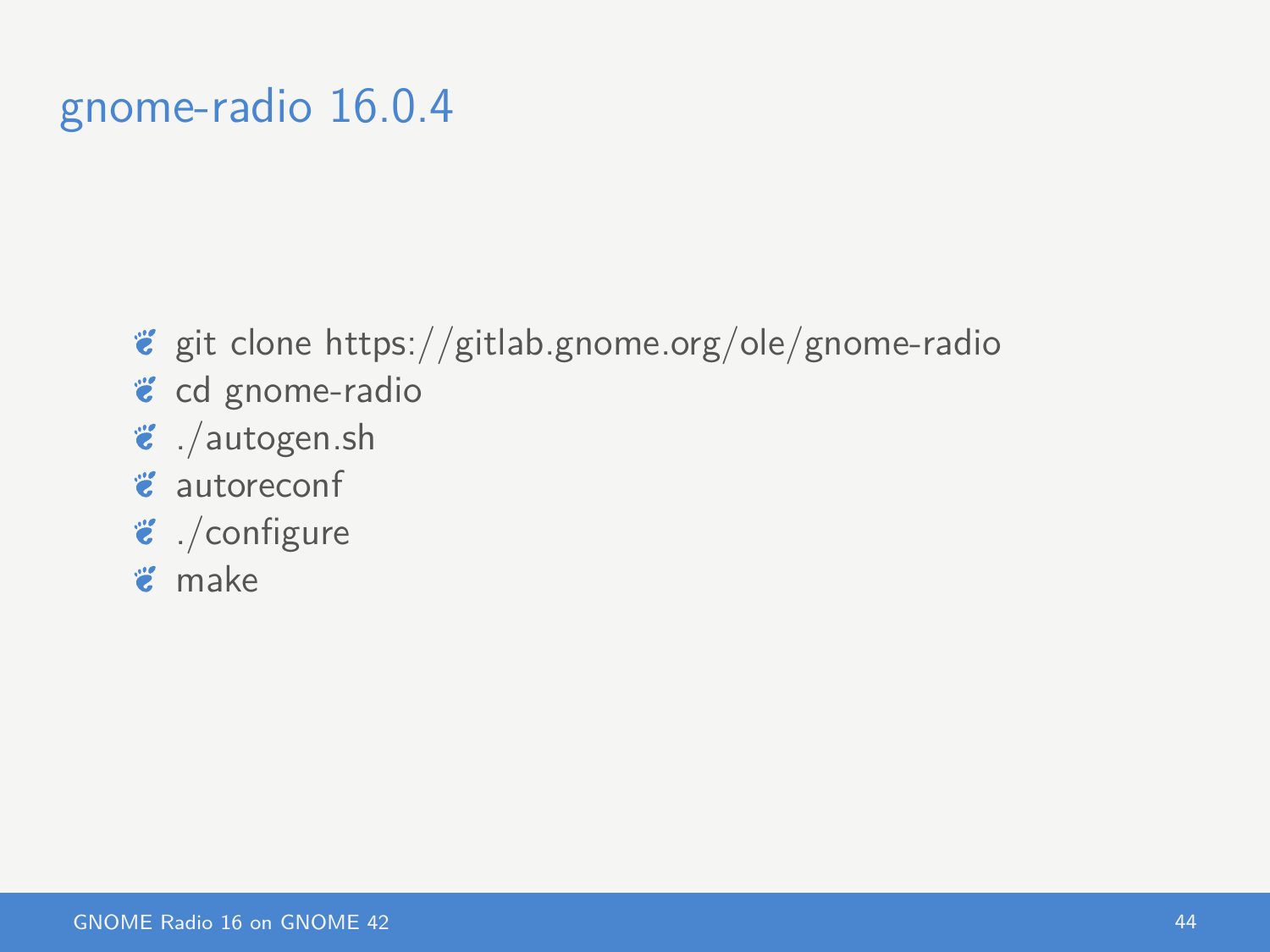- $\ddot{\mathbf{z}}$  git clone https://gitlab.gnome.org/ole/gnome-radio
- cd gnome-radio
- $\ddot{\mathbf{z}}$ ./autogen.sh
- **autoreconf**
- $\ddot{\mathbf{z}}$ ./configure
- $\ddot{\mathbf{z}}$  make
- $\ddot{\mathbf{z}}$  sudo make install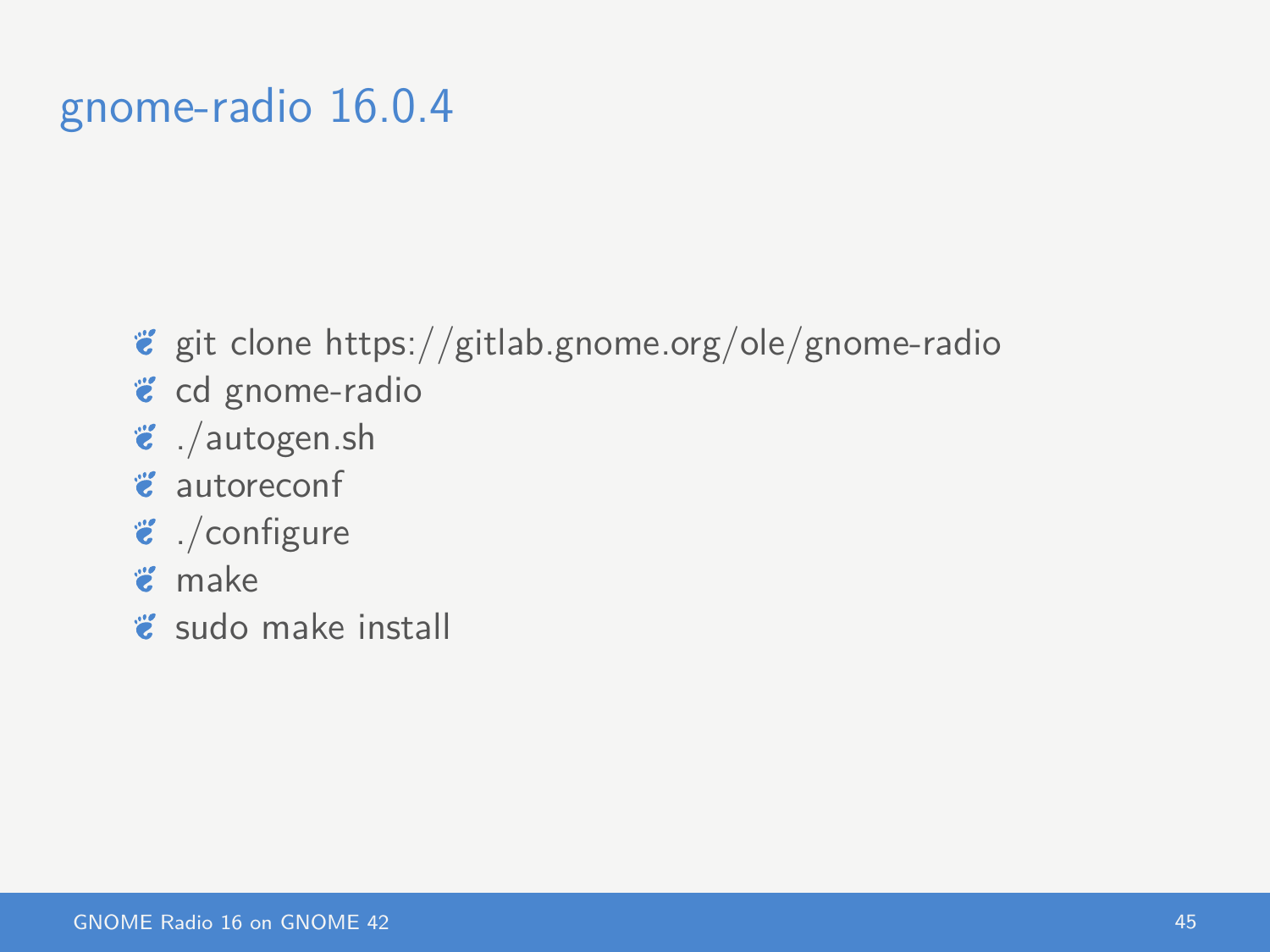- $\ddot{\mathbf{z}}$  git clone https://gitlab.gnome.org/ole/gnome-radio
- cd gnome-radio
- $\ddot{\epsilon}$ ./autogen.sh
- **autoreconf**
- $\ddot{\epsilon}$ ./configure
- $\ddot{\mathbf{z}}$  make
- $\ddot{\mathbf{z}}$  sudo make install
- *g* gnome-radio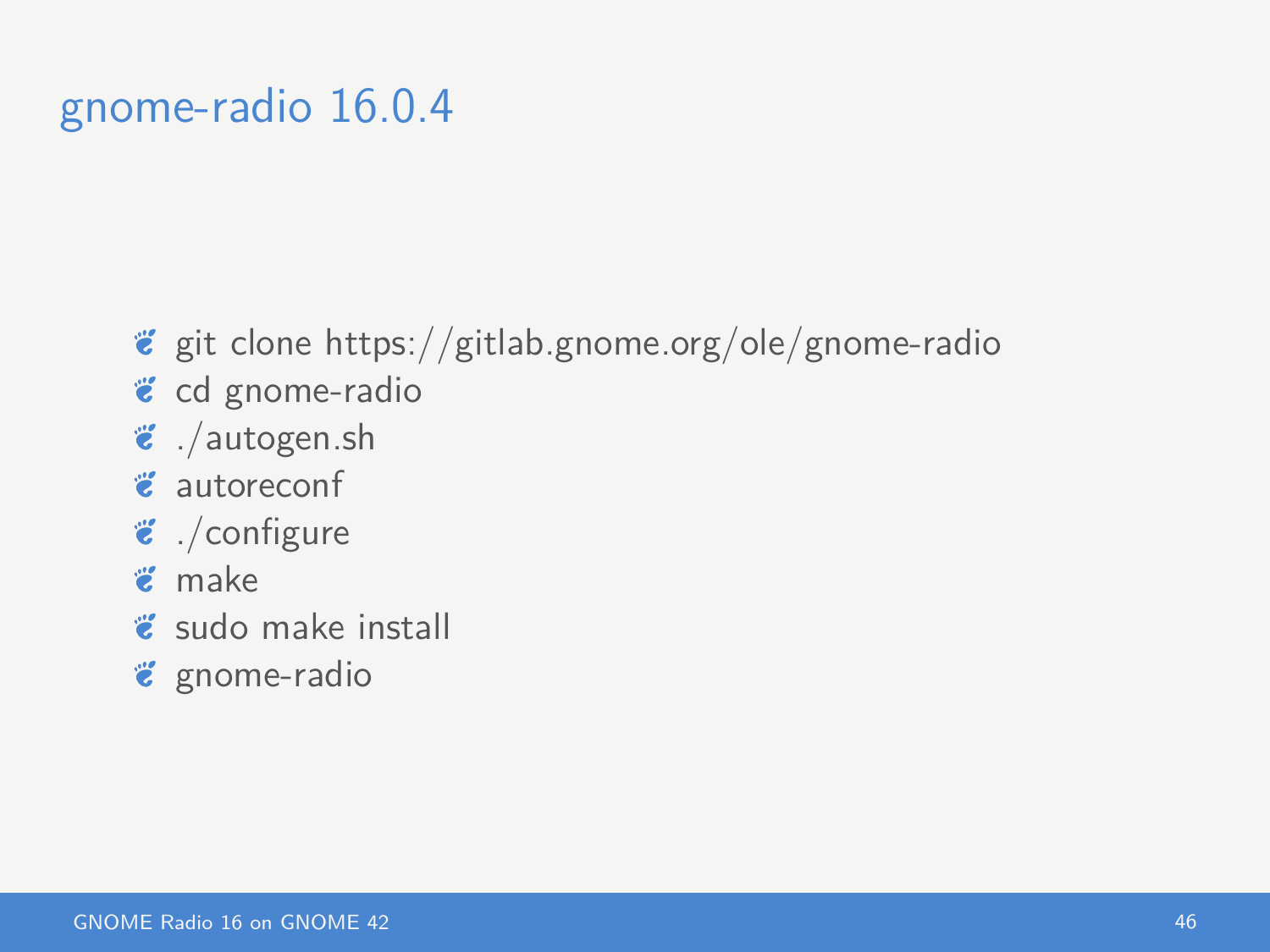[GNOME Radio 16 on GNOME 42](#page-0-0) 47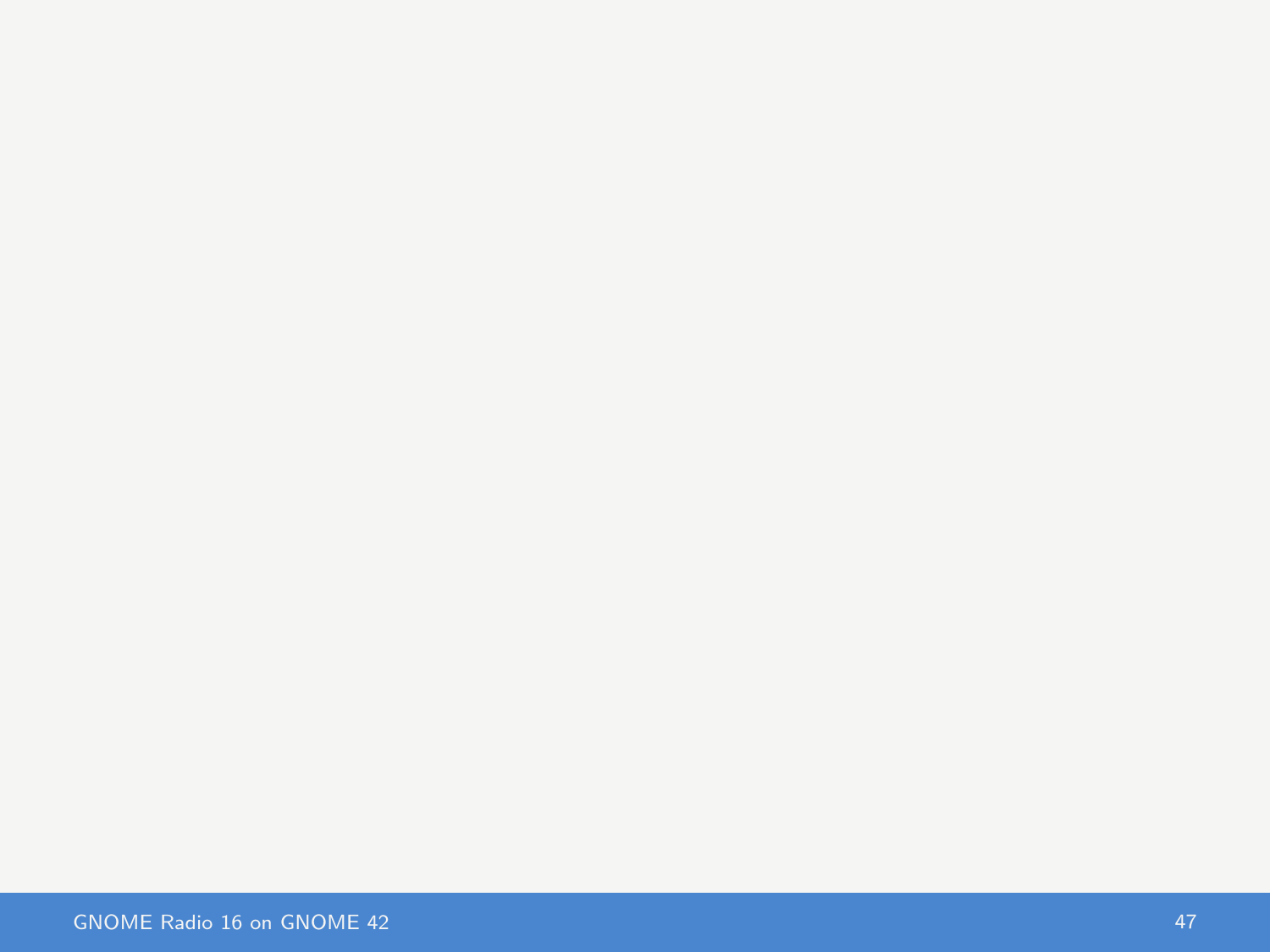## <span id="page-47-0"></span>[Running GNOME Radio 16 on GNOME 42](#page-47-0)